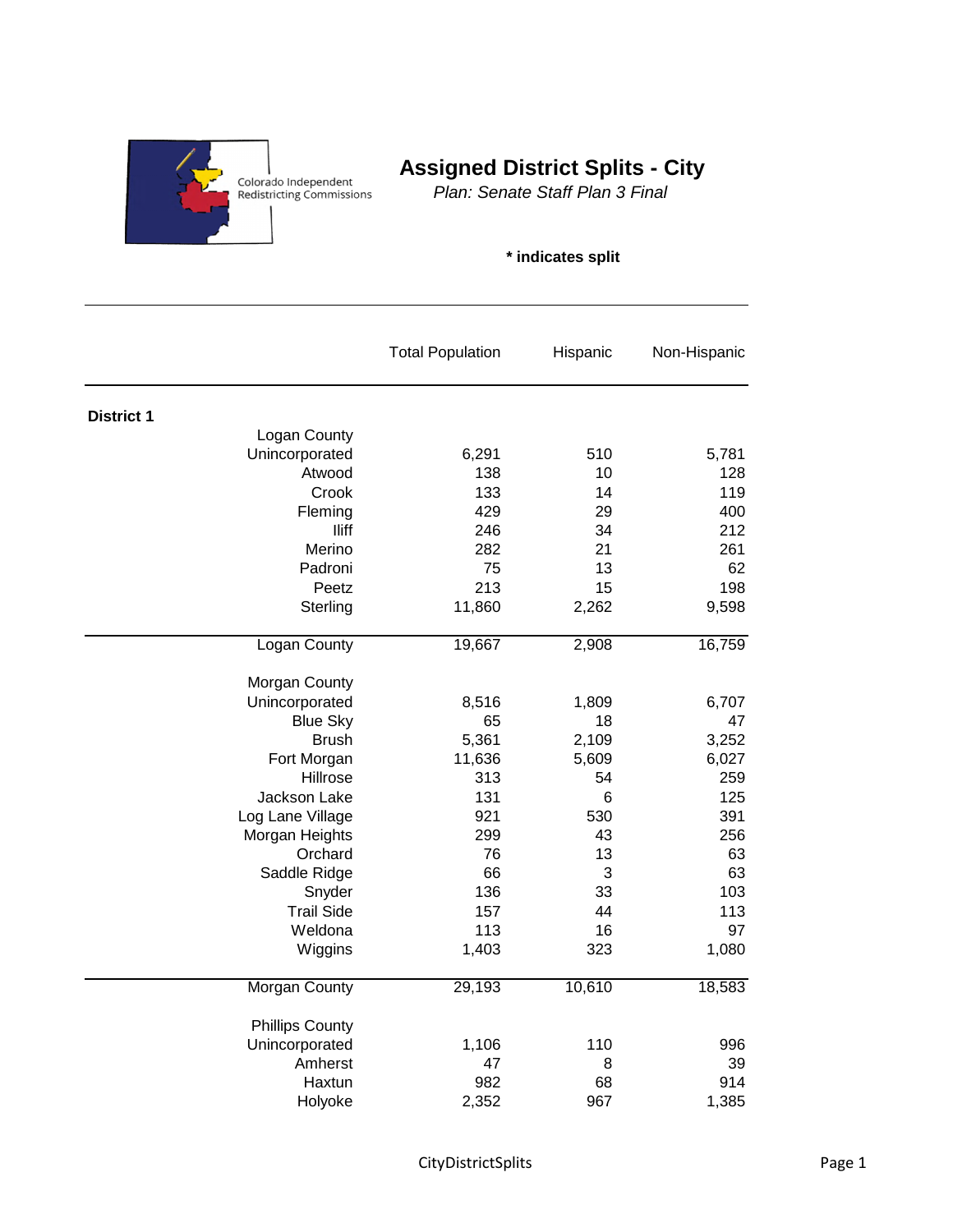| Paoli                    | 51     | 6      | 45          |
|--------------------------|--------|--------|-------------|
| <b>Phillips County</b>   | 4,538  | 1,159  | 3,379       |
| <b>Sedgwick County</b>   |        |        |             |
| Unincorporated           | 654    | 56     | 598         |
| Julesburg                | 1,311  | 215    | 1,096       |
| Ovid                     | 271    | 59     | 212         |
| Sedgwick                 | 172    | 33     | 139         |
| Sedgwick County          | 2,408  | 363    | 2,045       |
|                          |        |        |             |
| <b>Washington County</b> |        |        |             |
| Unincorporated           | 2,497  | 195    | 2,302       |
| Akron                    | 1,762  | 270    | 1,492       |
| Cope                     | 53     | 7      | 46          |
| Otis                     | 512    | 46     | 466         |
| <b>Washington County</b> | 4,824  | 518    | 4,306       |
| * Weld County            |        |        |             |
| Unincorporated           | 24,583 | 4,371  | 20,212      |
| Ault                     | 1,893  | 510    | 1,383       |
| <b>Briggsdale</b>        | 134    | 1      | 133         |
| Eaton                    | 5,809  | 967    | 4,842       |
| * Greeley                | 37,801 | 9,299  | 28,502      |
| Grover                   | 157    | 19     | 138         |
|                          |        |        |             |
| Hudson                   | 1,655  | 551    | 1,104       |
| Keenesburg               | 1,253  | 165    | 1,088       |
| Kersey                   | 1,496  | 458    | 1,038       |
| * Lochbuie               | 8,102  | 3,686  | 4,416       |
| Nunn                     | 506    | 67     | 439         |
| Pierce                   | 1,100  | 281    | 819         |
| Raymer (New Raymer)      | 110    | 4      | 106         |
| * Severance              | 7,684  | 1,085  | 6,599       |
| * Windsor                | 0      | 0      | $\mathbf 0$ |
| * Weld County            | 92,283 | 21,464 | 70,819      |
| <b>Yuma County</b>       |        |        |             |
| Unincorporated           | 3,622  | 461    | 3,161       |
| Eckley                   | 234    | 80     | 154         |
| Idalia                   | 97     | 26     | 71          |
|                          |        |        |             |
| Joes                     | 82     | 11     | 71          |
| Kirk                     | 61     | 6      | 55          |
| Laird                    | 46     | 3      | 43          |
| Vernon                   | 38     | 4      | 34          |
| Wray                     | 2,363  | 652    | 1,711       |
| Yuma                     | 3,462  | 1,536  | 1,926       |
| <b>Yuma County</b>       | 10,005 | 2,779  | 7,226       |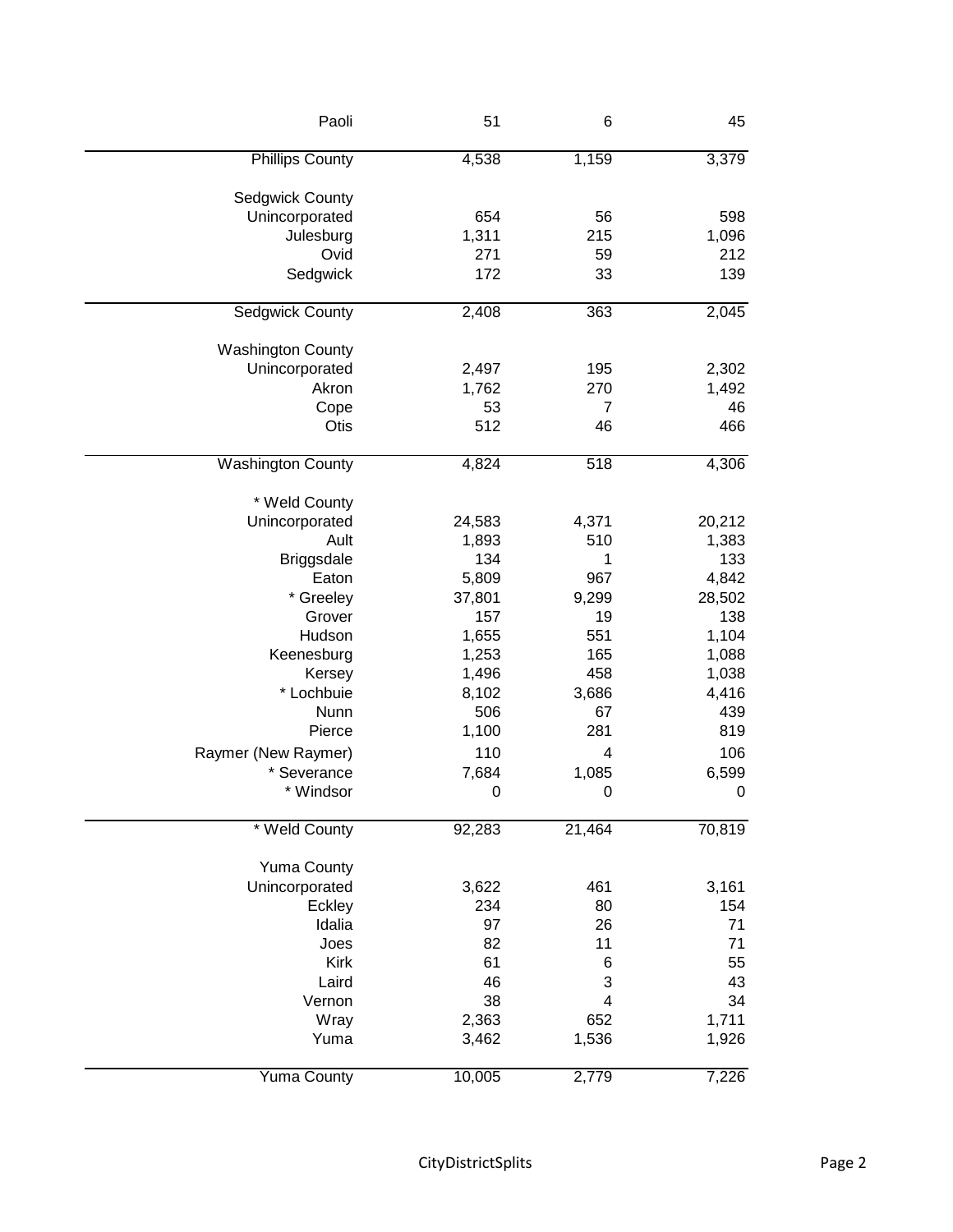|                   | District 1 Total          | 162,918 | 39,801<br>24.43% | 123,117<br>75.57% |
|-------------------|---------------------------|---------|------------------|-------------------|
| <b>District 2</b> |                           |         |                  |                   |
|                   | * Douglas County          |         |                  |                   |
|                   | Unincorporated            | 14,382  | 1,276            | 13,106            |
|                   | Castle Rock               | 73,198  | 8,543            | 64,655            |
|                   | <b>Grand View Estates</b> | 691     | 64               | 627               |
|                   | Parker                    | 58,542  | 6,346            | 52,196            |
|                   | Stonegate                 | 9,072   | 805              | 8,267             |
|                   | The Pinery                | 11,315  | 825              | 10,490            |
|                   |                           |         |                  |                   |
|                   | * Douglas County          | 167,200 | 17,859           | 149,341           |
|                   | District 2 Total          | 167,200 | 17,859           | 149,341           |
|                   |                           |         | 10.68%           | 89.32%            |
| <b>District 3</b> |                           |         |                  |                   |
|                   | <b>Pueblo County</b>      |         |                  |                   |
|                   | Unincorporated            | 17,812  | 4,650            | 13,162            |
|                   | Avondale                  | 597     | 379              | 218               |
|                   | <b>Beulah Valley</b>      | 521     | 46               | 475               |
|                   | <b>Blende</b>             | 792     | 383              | 409               |
|                   | <b>Boone</b>              | 307     | 123              | 184               |
|                   | Colorado City             | 2,240   | 299              | 1,941             |
|                   | Pueblo                    | 111,727 | 55,301           | 56,426            |
|                   | Pueblo West               | 33,134  | 8,436            | 24,698            |
|                   | Rye                       | 207     | 33               | 174               |
|                   | <b>Salt Creek</b>         | 515     | 417              | 98                |
|                   | Vineland                  | 270     | 76               | 194               |
|                   | Pueblo County             | 168,122 | 70,143           | 97,979            |
|                   | District 3 Total          | 168,122 | 70,143           | 97,979            |
|                   |                           |         | 41.72%           | 58.28%            |
| <b>District 4</b> |                           |         |                  |                   |
|                   | <b>Chaffee County</b>     |         |                  |                   |
|                   | Unincorporated            | 8,164   | 549              | 7,615             |
|                   | <b>Buena Vista</b>        | 2,855   | 206              | 2,649             |
|                   | Garfield                  | 27      | 1                | 26                |
|                   | Johnson Village           | 299     | 23               | 276               |
|                   | Maysville                 | 173     | $\overline{7}$   | 166               |
|                   | Nathrop                   | 288     | 18               | 270               |
|                   | Poncha Springs            | 926     | 95               | 831               |
|                   | Salida                    | 5,685   | 584              | 5,101             |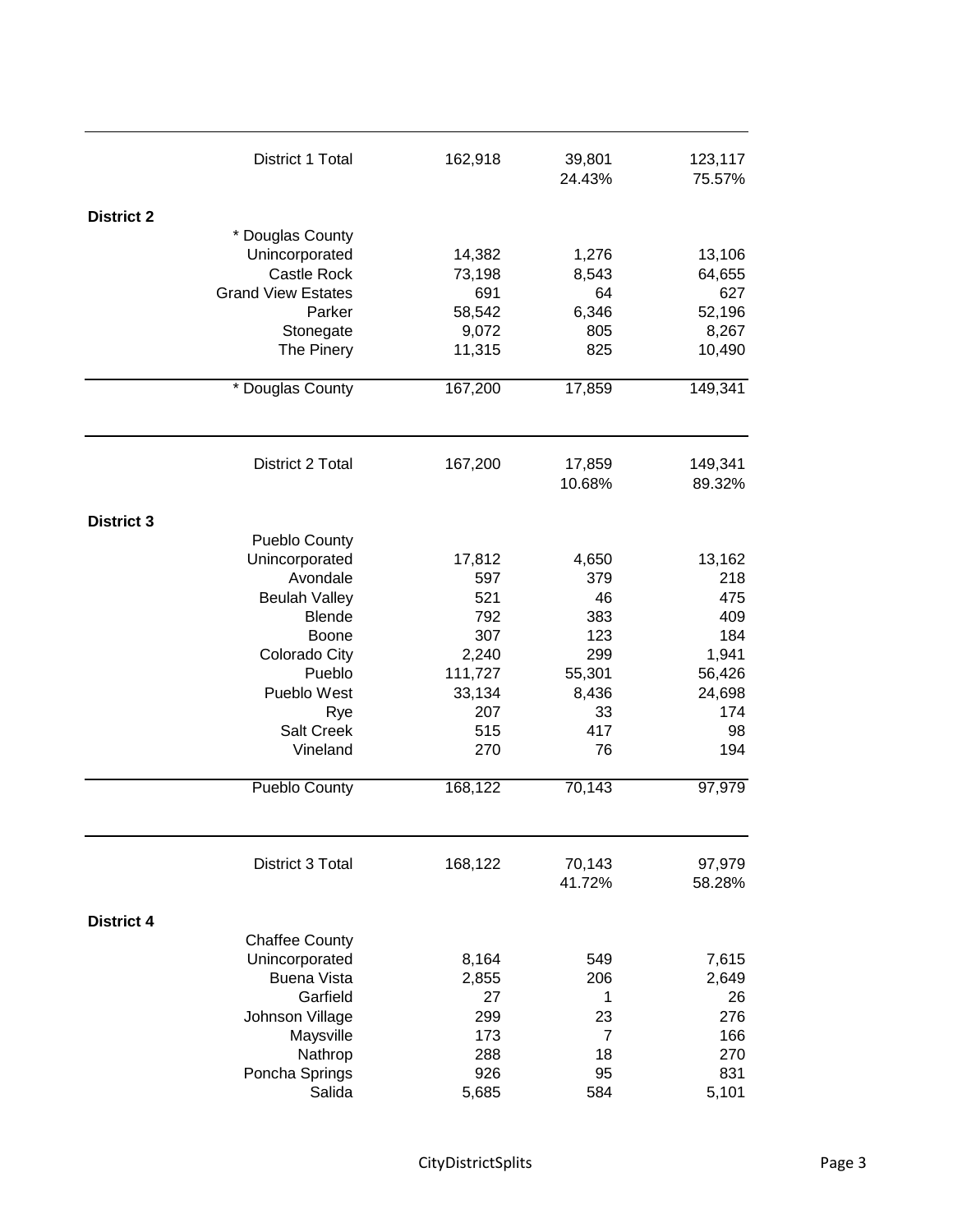| Smeltertown           | 89     | 14    | 75     |
|-----------------------|--------|-------|--------|
| <b>Chaffee County</b> | 18,506 | 1,497 | 17,009 |
| <b>Custer County</b>  |        |       |        |
| Unincorporated        | 3,661  | 124   | 3,537  |
| <b>Silver Cliff</b>   | 609    | 24    | 585    |
| Westcliffe            | 435    | 30    | 405    |
| <b>Custer County</b>  | 4,705  | 178   | 4,527  |
|                       |        |       |        |
| * Douglas County      |        |       |        |
| Unincorporated        | 16,748 | 1,010 | 15,738 |
| Franktown             | 409    | 27    | 382    |
| Larkspur              | 207    | 25    | 182    |
| Louviers              | 295    | 26    | 269    |
| Perry Park            | 1,933  | 106   | 1,827  |
| Sedalia               | 177    | 21    | 156    |
| Westcreek             | 120    | 8     | 112    |
| * Douglas County      | 19,889 | 1,223 | 18,666 |
|                       |        |       |        |
| <b>Fremont County</b> |        |       |        |
| Unincorporated        | 11,127 | 1,331 | 9,796  |
| <b>Brookside</b>      | 236    | 18    | 218    |
| Cañon City            | 16,449 | 1,714 | 14,735 |
| <b>Coal Creek</b>     | 364    | 20    | 344    |
| Coaldale              | 343    | 19    | 324    |
| Cotopaxi              | 44     | 1     | 43     |
| Florence              | 3,833  | 531   | 3,302  |
| Howard                | 852    | 57    | 795    |
| <b>Lincoln Park</b>   | 3,946  | 311   | 3,635  |
| Park Center           | 2,960  | 325   | 2,635  |
| Penrose               | 3,693  | 350   | 3,343  |
| Rockvale              | 512    | 55    | 457    |
| Williamsburg          | 737    | 72    | 665    |
| <b>Fremont County</b> | 45,096 | 4,804 | 40,292 |
|                       |        |       |        |
| * Jefferson County    |        |       |        |
| Unincorporated        | 23,006 | 1,056 | 21,950 |
| Aspen Park            | 811    | 63    | 748    |
| * Jefferson County    | 23,817 | 1,119 | 22,698 |
| Lake County           |        |       |        |
| Unincorporated        | 2,714  | 1,404 | 1,310  |
| Leadville             | 2,644  | 658   | 1,986  |
| Leadville North       | 1,896  | 590   |        |
|                       |        |       | 1,306  |
| <b>Twin Lakes</b>     | 204    | 17    | 187    |
| Lake County           | 7,458  | 2,669 | 4,789  |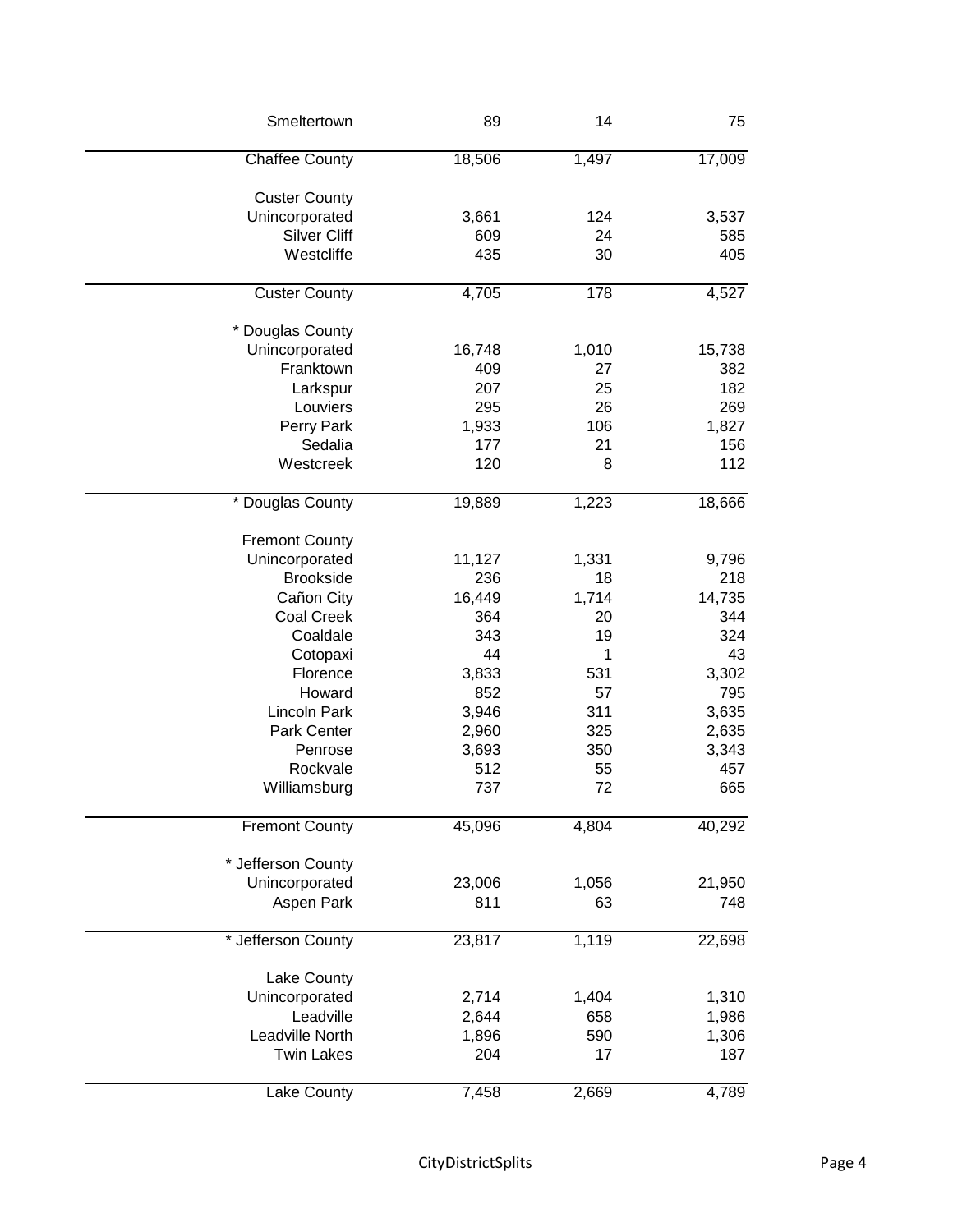| Park County            |         |                |         |
|------------------------|---------|----------------|---------|
| Unincorporated         | 16,230  | 1,147          | 15,083  |
| Alma                   | 297     | 27             | 270     |
| Fairplay               | 726     | 55             | 671     |
| Guffey                 | 111     | 5              | 106     |
| Hartsel                | 38      | 3              | 35      |
| Park County            | 17,402  | 1,237          | 16,165  |
| <b>Teller County</b>   |         |                |         |
| Unincorporated         | 14,739  | 955            | 13,784  |
| <b>Cripple Creek</b>   | 1,166   | 87             | 1,079   |
| Divide                 | 143     | 6              | 137     |
| Florissant             | 128     | 8              | 120     |
| Goldfield              | 63      | $\overline{7}$ | 56      |
| * Green Mountain Falls | 24      | $\mathbf 1$    | 23      |
| Midland                | 182     | 16             | 166     |
| Victor                 | 381     | 9              | 372     |
| <b>Woodland Park</b>   | 7,927   | 627            | 7,300   |
| <b>Teller County</b>   | 24,753  | 1,716          | 23,037  |
|                        |         |                |         |
| District 4 Total       | 161,626 | 14,443         | 147,183 |
|                        |         | 8.94%          | 91.06%  |
| <b>District 5</b>      |         |                |         |
| * Delta County         |         |                |         |
| Unincorporated         | 10,468  | 1,066          | 9,402   |
| Crawford               | 403     | 28             | 375     |
| Delta                  | 9,062   | 2,188          | 6,874   |
| Hotchkiss              | 876     | 111            | 765     |
| Lazear                 | 168     | 28             | 140     |
| <b>Orchard City</b>    | 3,143   | 310            | 2,833   |
| Paonia                 | 1,448   | 102            | 1,346   |
| * Delta County         | 25,568  | 3,833          | 21,735  |
| * Eagle County         |         |                |         |
| Unincorporated         | 1,502   | 529            | 973     |
| <b>Basalt</b>          | 2,918   | 486            | 2,432   |
| El Jebel               | 4,133   | 1,736          | 2,397   |
| * Eagle County         | 8,553   | 2,751          | 5,802   |
| * Garfield County      |         |                |         |
| Unincorporated         | 11,904  | 2,722          | 9,182   |
| <b>Battlement Mesa</b> | 5,445   | 1,405          | 4,040   |
| Carbondale             | 6,438   | 1,968          | 4,470   |
|                        |         |                |         |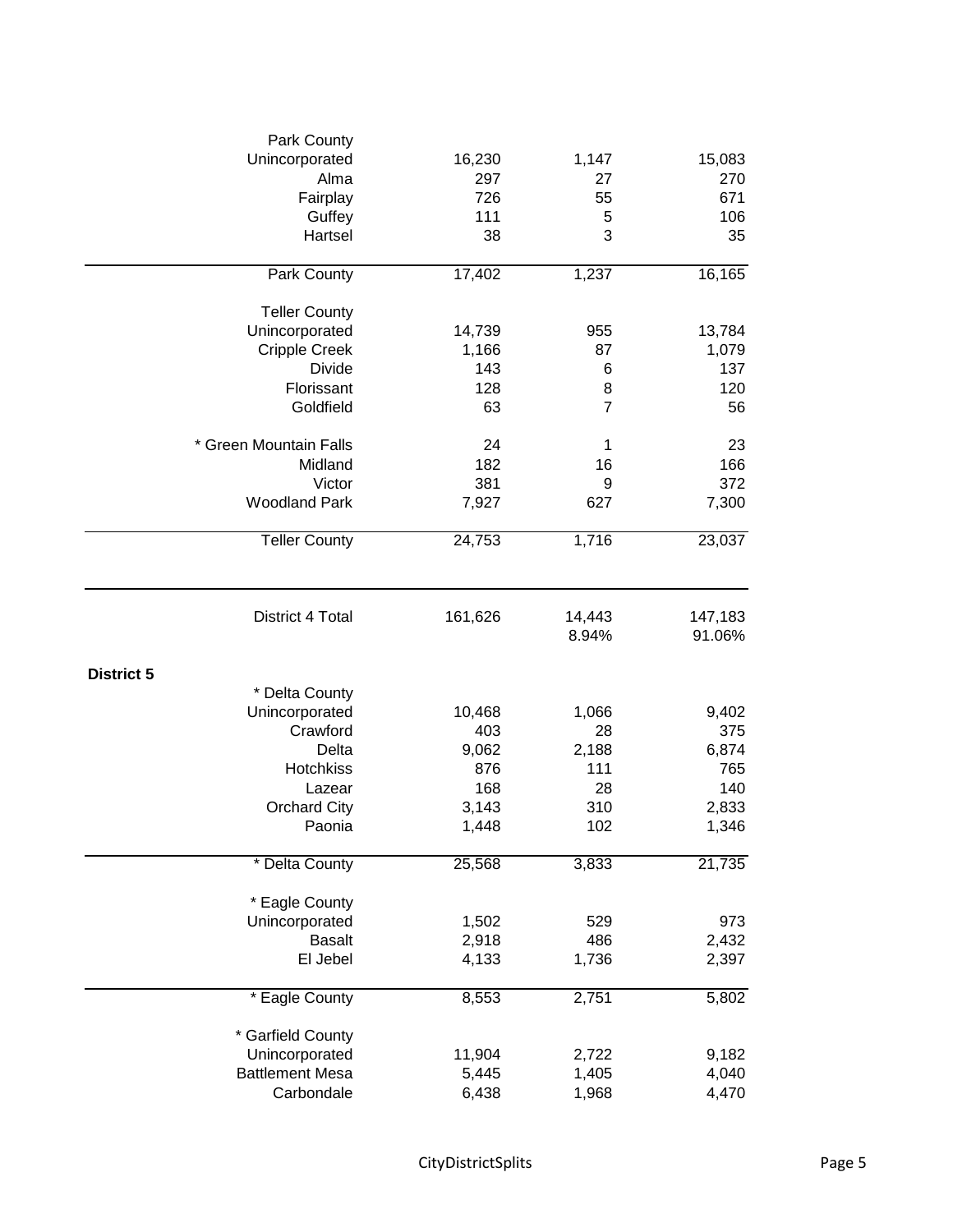| Catherine<br><b>Cattle Creek</b><br><b>Glenwood Springs</b><br>Mulford<br>New Castle<br>No Name<br>Parachute<br>Rifle<br>Silt                                        | 235<br>662<br>9,974<br>259<br>4,931<br>118<br>1,397<br>10,452<br>3,538 | 20<br>401<br>3,539<br>24<br>1,459<br>18<br>330<br>4,251<br>1,375 | 215<br>261<br>6,435<br>235<br>3,472<br>100<br>1,067<br>6,201<br>2,163 |
|----------------------------------------------------------------------------------------------------------------------------------------------------------------------|------------------------------------------------------------------------|------------------------------------------------------------------|-----------------------------------------------------------------------|
| * Garfield County                                                                                                                                                    | 55,353                                                                 | 17,512                                                           | 37,841                                                                |
| <b>Gunnison County</b><br>Unincorporated<br><b>Crested Butte</b><br>Gunnison<br>Marble<br><b>Mount Crested Butte</b><br>Pitkin<br>Somerset<br><b>Gunnison County</b> | 7,524<br>1,639<br>6,565<br>133<br>941<br>72<br>55<br>16,929            | 475<br>79<br>988<br>15<br>49<br>0<br>1<br>1,607                  | 7,049<br>1,560<br>5,577<br>118<br>892<br>72<br>54<br>15,322           |
| <b>Hinsdale County</b><br>Unincorporated<br>Cathedral<br>Lake City<br>Piedra                                                                                         | 310<br>15<br>433<br>31                                                 | 10<br>0<br>17<br>3                                               | 300<br>15<br>416<br>28                                                |
| <b>Hinsdale County</b>                                                                                                                                               | 789                                                                    | 30                                                               | 759                                                                   |
| * Montrose County<br>Unincorporated<br>Montrose<br>Olathe                                                                                                            | 16,212<br>20,334<br>2,023                                              | 3,155<br>4,506<br>1,145                                          | 13,057<br>15,828<br>878                                               |
| <b>Montrose County</b>                                                                                                                                               | 38,569                                                                 | 8,806                                                            | 29,763                                                                |
| <b>Pitkin County</b><br>Unincorporated<br>Aspen<br><b>Basalt</b><br>Norrie<br>Redstone<br>Snowmass Village<br><b>Woody Creek</b><br><b>Pitkin County</b>             | 5,769<br>7,007<br>1,067<br>7<br>127<br>3,096<br>292<br>17,365          | 651<br>767<br>177<br>0<br>9<br>261<br>28<br>1,893                | 5,118<br>6,240<br>890<br>7<br>118<br>2,835<br>264<br>15,472           |
| District 5 Total                                                                                                                                                     | 163,126                                                                | 36,432                                                           | 126,694                                                               |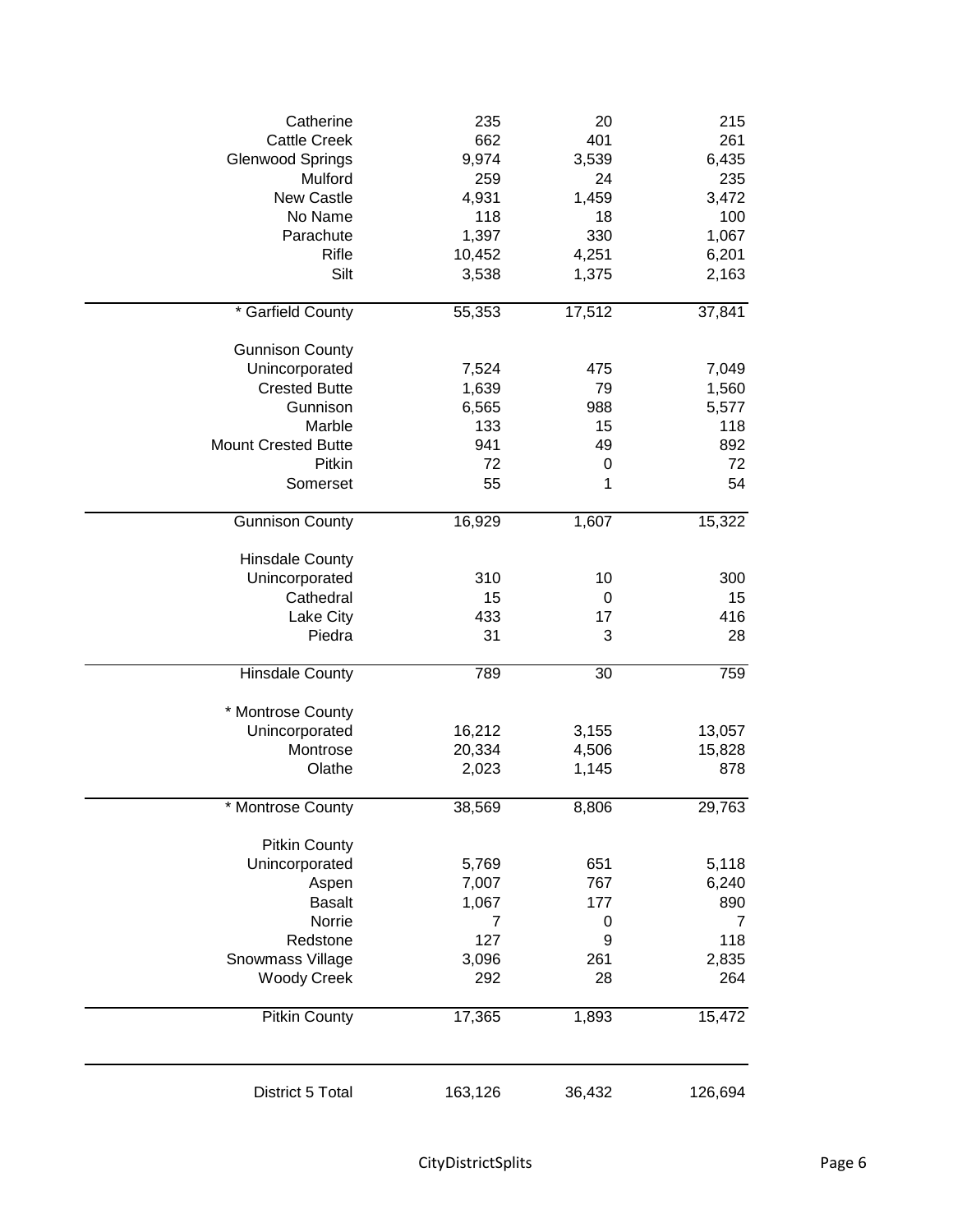|                         |        | 22.33% | 77.67% |
|-------------------------|--------|--------|--------|
| <b>District 6</b>       |        |        |        |
| Alamosa County          |        |        |        |
| Unincorporated          | 5,050  | 1,706  | 3,344  |
| Alamosa                 | 9,877  | 5,260  | 4,617  |
| Alamosa East            | 1,463  | 769    | 694    |
| Hooper                  | 81     | 22     | 59     |
|                         |        |        |        |
| <b>Alamosa County</b>   | 16,471 | 7,757  | 8,714  |
| <b>Archuleta County</b> |        |        |        |
| Unincorporated          | 11,492 | 1,560  | 9,932  |
| Arboles                 | 311    | 77     | 234    |
| Pagosa Springs          | 1,577  | 526    | 1,051  |
| Archuleta County        | 13,380 | 2,163  | 11,217 |
| <b>Conejos County</b>   |        |        |        |
| Unincorporated          | 3,786  | 1,654  | 2,132  |
| Antonito                | 649    | 564    | 85     |
| Capulin                 | 136    | 116    | 20     |
| Conejos                 | 46     | 32     | 14     |
| La Jara                 | 737    | 457    | 280    |
| Manassa                 | 951    | 459    | 492    |
| Romeo                   | 305    | 220    | 85     |
| Sanford                 | 880    | 297    | 583    |
|                         |        |        |        |
| Conejos County          | 7,490  | 3,799  | 3,691  |
| <b>Costilla County</b>  |        |        |        |
| Unincorporated          | 2,066  | 902    | 1,164  |
| <b>Blanca</b>           | 323    | 228    | 95     |
| <b>Fort Garland</b>     | 465    | 331    | 134    |
| San Acacio              | 56     | 36     | 20     |
| San Luis                | 598    | 495    | 103    |
| <b>Costilla County</b>  | 3,508  | 1,992  | 1,516  |
|                         |        |        |        |
| <b>Dolores County</b>   |        |        |        |
| Unincorporated          | 1,404  | 94     | 1,310  |
| Dove Creek              | 637    | 50     | 587    |
| Rico                    | 288    | 33     | 255    |
| <b>Dolores County</b>   | 2,329  | 177    | 2,152  |
| La Plata County         |        |        |        |
| Unincorporated          | 32,694 | 3,818  | 28,876 |
| Bayfield                | 2,841  | 464    | 2,377  |
|                         | 19,112 | 2,316  | 16,796 |
| Durango                 |        |        |        |
| Ignacio                 | 856    | 378    | 478    |
| Marvel                  | 68     | 23     | 45     |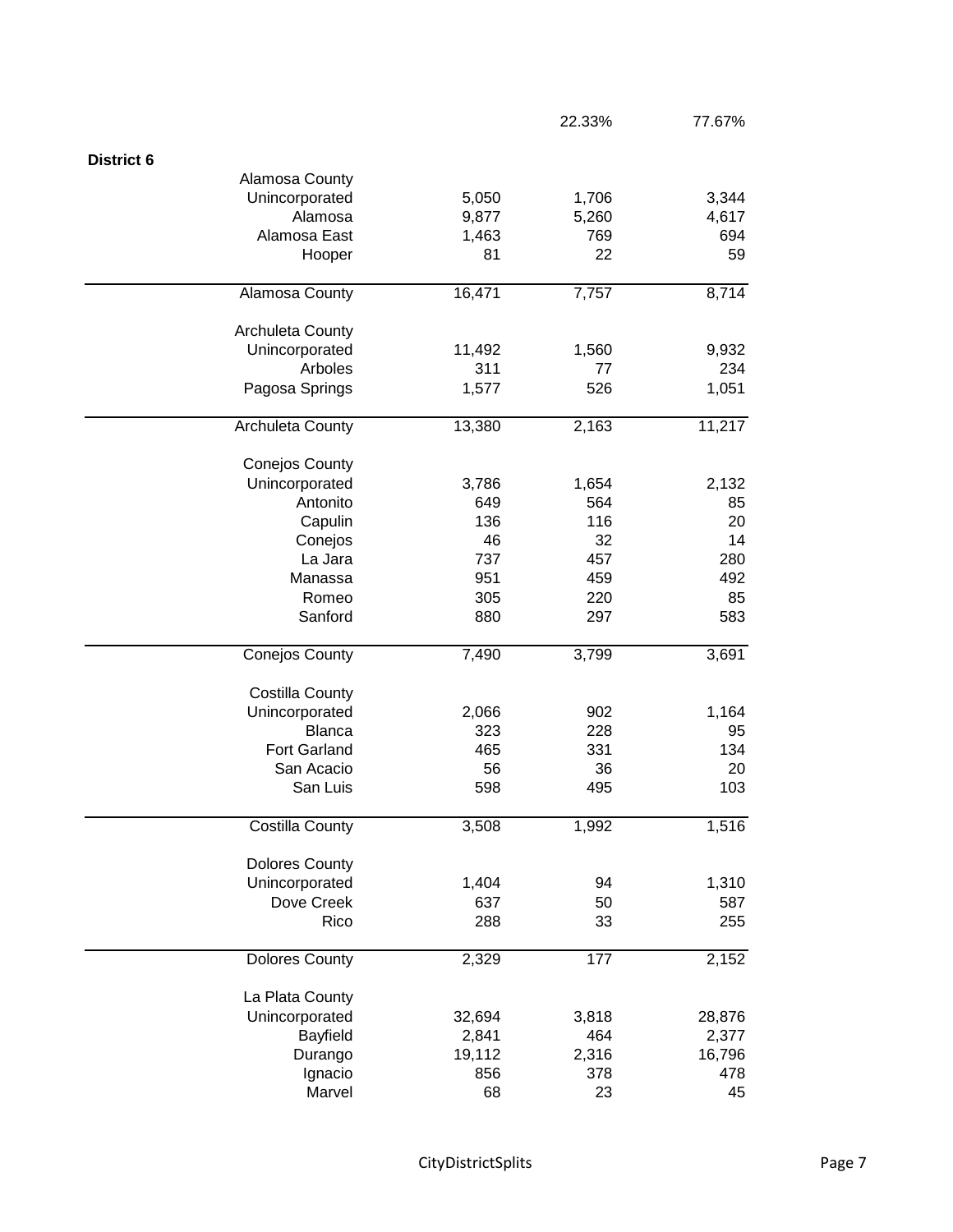| Southern Ute             | 158    | 27    | 131    |
|--------------------------|--------|-------|--------|
| La Plata County          | 55,729 | 7,026 | 48,703 |
| <b>Mineral County</b>    |        |       |        |
| Unincorporated           | 608    | 28    | 580    |
| City of Creede           | 257    | 19    | 238    |
| Mineral County           | 865    | 47    | 818    |
| Montezuma County         |        |       |        |
| Unincorporated           | 13,644 | 1,305 | 12,339 |
| Cortez                   | 8,797  | 1,489 | 7,308  |
| <b>Dolores</b>           | 888    | 91    | 797    |
| Lewis                    | 257    | 22    | 235    |
| Mancos                   | 1,199  | 182   | 1,017  |
| Towaoc                   | 1,126  | 31    | 1,095  |
| Montezuma County         | 25,911 | 3,120 | 22,791 |
| * Montrose County        |        |       |        |
| Unincorporated           | 2,936  | 174   | 2,762  |
| Naturita                 | 487    | 29    | 458    |
| Nucla                    | 585    | 40    | 545    |
| Redvale                  | 173    | 4     | 169    |
| * Montrose County        | 4,181  | 247   | 3,934  |
|                          |        |       |        |
| <b>Ouray County</b>      |        |       |        |
| Unincorporated           | 2,004  | 107   | 1,897  |
| Colona                   | 36     | 4     | 32     |
| Loghill Village          | 617    | 22    | 595    |
| Ouray                    | 899    | 75    | 824    |
| Portland                 | 136    | 6     | 130    |
| Ridgway                  | 1,185  | 78    | 1,107  |
| <b>Ouray County</b>      | 4,877  | 292   | 4,585  |
| Rio Grande County        |        |       |        |
| Unincorporated           | 4,857  | 1,169 | 3,688  |
| Alpine                   | 169    | 20    | 149    |
| Center                   | 44     | 40    | 4      |
| Del Norte                | 1,465  | 711   | 754    |
| Gerrard                  | 264    | 22    | 242    |
| Monte Vista              | 4,273  | 2,585 | 1,688  |
| South Fork               | 511    | 90    | 421    |
| <b>Rio Grande County</b> | 11,583 | 4,637 | 6,946  |
|                          |        |       |        |
| Saguache County          |        |       |        |
| Unincorporated           | 3,681  | 504   | 3,177  |
| Bonanza                  | 17     | 5     | 12     |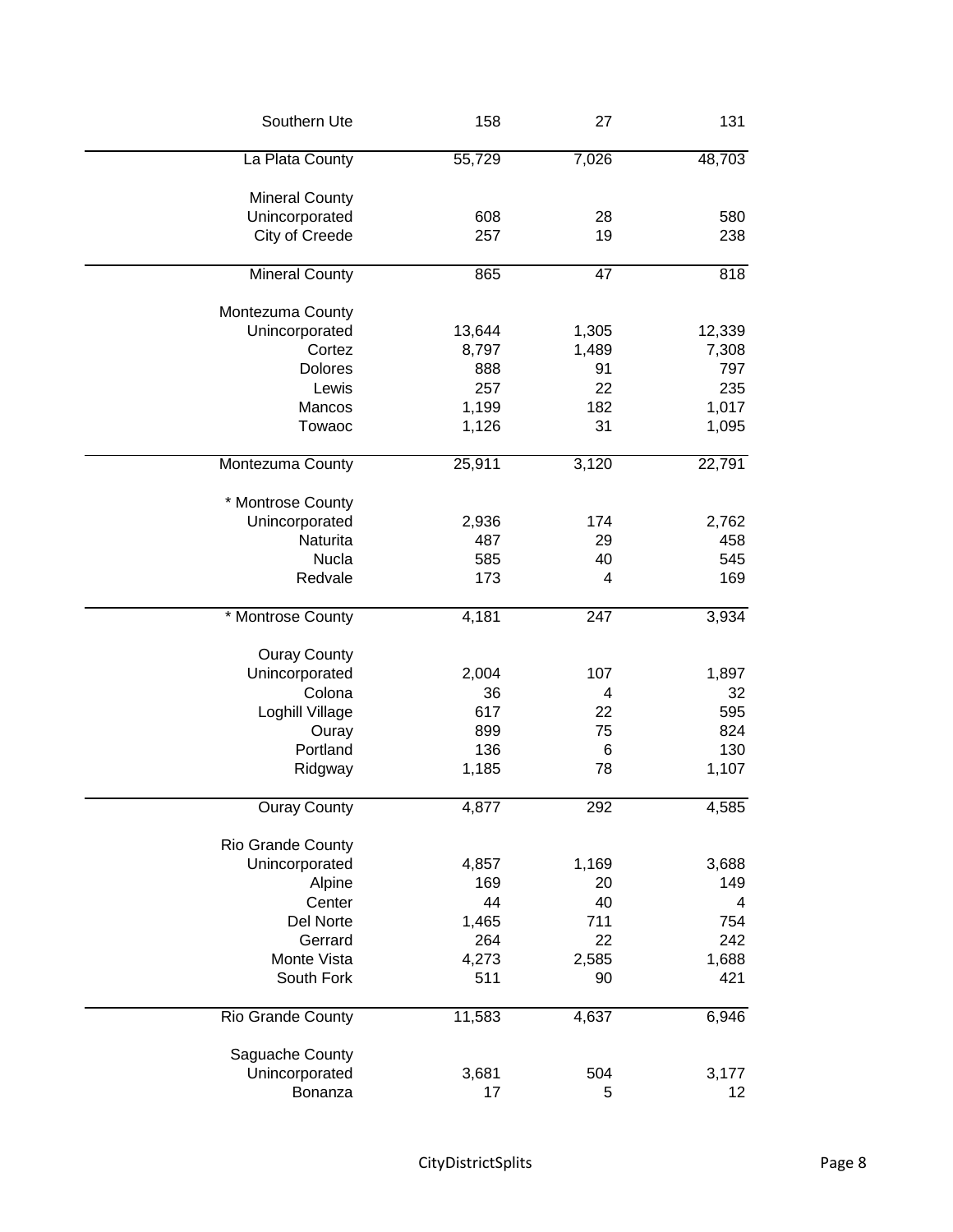|                   | Center                | 1,891   | 1,699            | 192               |
|-------------------|-----------------------|---------|------------------|-------------------|
|                   | Crestone              | 141     | 11               | 130               |
|                   | Moffat                | 109     | 5                | 104               |
|                   | Saguache              | 540     | 177              | 363               |
|                   | Saguache County       | 6,379   | 2,401            | 3,978             |
|                   | San Juan County       |         |                  |                   |
|                   | Unincorporated        | 83      | 9                | 74                |
|                   | Silverton             | 622     | 81               | 541               |
|                   | San Juan County       | 705     | 90               | 615               |
|                   | San Miguel County     |         |                  |                   |
|                   | Unincorporated        | 3,070   | 181              | 2,889             |
|                   | Mountain Village      | 1,264   | 223              | 1,041             |
|                   | Norwood               | 538     | 108              | 430               |
|                   | Ophir                 | 197     | 13               | 184               |
|                   | Placerville           | 362     | 17               | 345               |
|                   | Sawpit                | 38      | 0                | 38                |
|                   | Telluride             | 2,608   | 341              | 2,267             |
|                   | San Miguel County     | 8,077   | 883              | 7,194             |
|                   | District 6 Total      | 161,485 | 34,631<br>21.45% | 126,854<br>78.55% |
| <b>District 7</b> |                       |         |                  |                   |
|                   | * Delta County        |         |                  |                   |
|                   | Unincorporated        | 2,993   | 170              | 2,823             |
|                   | Cedaredge             | 2,282   | 181              | 2,101             |
|                   | * Delta County        | 5,275   | 351              | 4,924             |
|                   | <b>Mesa County</b>    |         |                  |                   |
|                   | Unincorporated        | 27,680  | 3,288            | 24,392            |
|                   | Clifton               | 20,533  | 4,958            | 15,575            |
|                   | Collbran              | 369     | 27               | 342               |
|                   | De Beque              | 494     | 47               | 447               |
|                   | Fruita                | 13,427  | 1,590            | 11,837            |
|                   | Fruitvale             | 8,291   | 1,187            | 7,104             |
|                   | <b>Grand Junction</b> | 65,882  | 10,383           | 55,499            |
|                   | Loma                  | 1,315   | 66               | 1,249             |
|                   | <b>Orchard Mesa</b>   | 6,717   | 911              | 5,806             |
|                   | Palisade              | 2,570   | 304              | 2,266             |
|                   | Redlands              | 9,080   | 643              | 8,437             |
|                   |                       |         |                  |                   |
|                   | Mesa County           | 156,358 | 23,404           | 132,954           |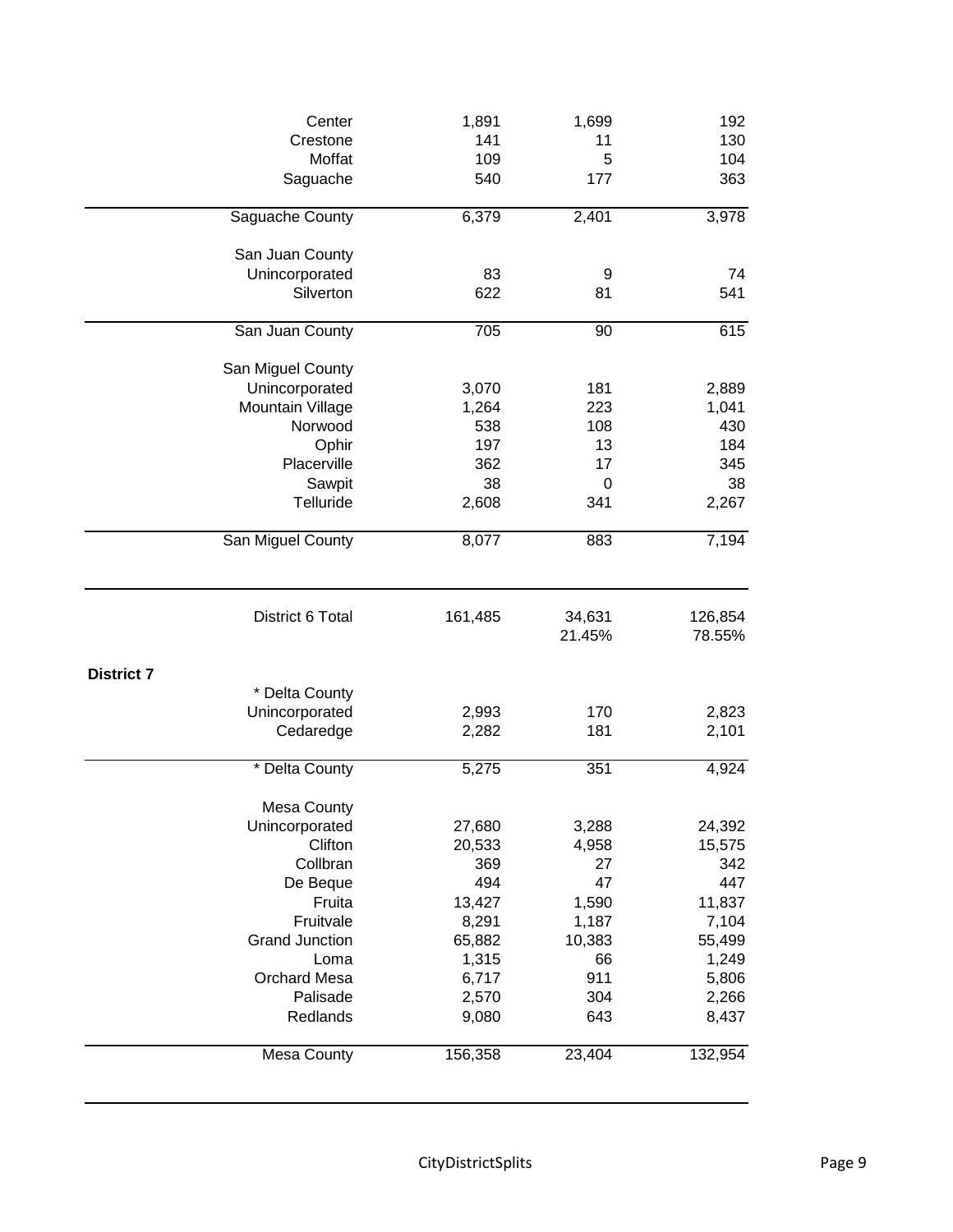| District 7 Total          | 161,633 | 23,755<br>14.70% | 137,878<br>85.30% |
|---------------------------|---------|------------------|-------------------|
| <b>District 8</b>         |         |                  |                   |
| <b>Clear Creek County</b> |         |                  |                   |
| Unincorporated            | 1,537   | 89               | 1,448             |
| <b>Blue Valley</b>        | 175     | 6                | 169               |
| * Brook Forest            | 288     | 12               | 276               |
| <b>Central City</b>       | 0       | 0                | 0                 |
|                           |         |                  |                   |
| Downieville-Lawson-Dumont | 529     | 61               | 468               |
| Echo Hills                | 313     | 13               | 300               |
| Empire                    | 347     | 34               | 313               |
| Floyd Hill                | 1,048   | 65               | 983               |
| Georgetown                | 1,123   | 121              | 1,002             |
| Idaho Springs             | 1,788   | 125              | 1,663             |
| Pine Valley               | 364     | 8                | 356               |
| <b>Silver Plume</b>       | 207     | 15               | 192               |
| St. Mary's                | 333     | 23               | 310               |
| <b>Upper Bear Creek</b>   | 985     | 50               | 935               |
|                           |         |                  |                   |
| <b>Upper Witter Gulch</b> | 381     | 26               | 355               |
| <b>Clear Creek County</b> | 9,418   | 648              | 8,770             |
|                           |         |                  |                   |
| * Eagle County            |         |                  |                   |
| Unincorporated            | 6,972   | 966              | 6,006             |
| Avon                      | 6,073   | 2,366            | 3,707             |
| Dotsero                   | 1,177   | 835              | 342               |
| Eagle                     | 7,518   | 1,441            | 6,077             |
| Edwards                   | 11,252  | 3,775            | 7,477             |
| Fulford                   | 0       | 0                | 0                 |
| Gypsum                    | 8,043   | 3,951            | 4,092             |
| McCoy                     | 30      | 4                | 26                |
| Minturn                   | 1,034   | 224              | 810               |
| <b>Red Cliff</b>          | 258     | 66               | 192               |
| Vail                      | 4,838   | 501              | 4,337             |
| Wolcott                   | 20      | 2                | 18                |
|                           |         |                  |                   |
| * Eagle County            | 47,215  | 14,131           | 33,084            |
| * Garfield County         |         |                  |                   |
| Unincorporated            | 5,909   | 1,968            | 3,941             |
| Carbonate                 | 0       | 0                | 0                 |
| Chacra                    | 332     | 56               | 276               |
| * Garfield County         | 6,241   | 2,024            | 4,217             |
|                           |         |                  |                   |
| <b>Gilpin County</b>      |         |                  |                   |
| Unincorporated            | 4,418   | 257              | 4,161             |
| <b>Black Hawk</b>         | 128     | 21               | 107               |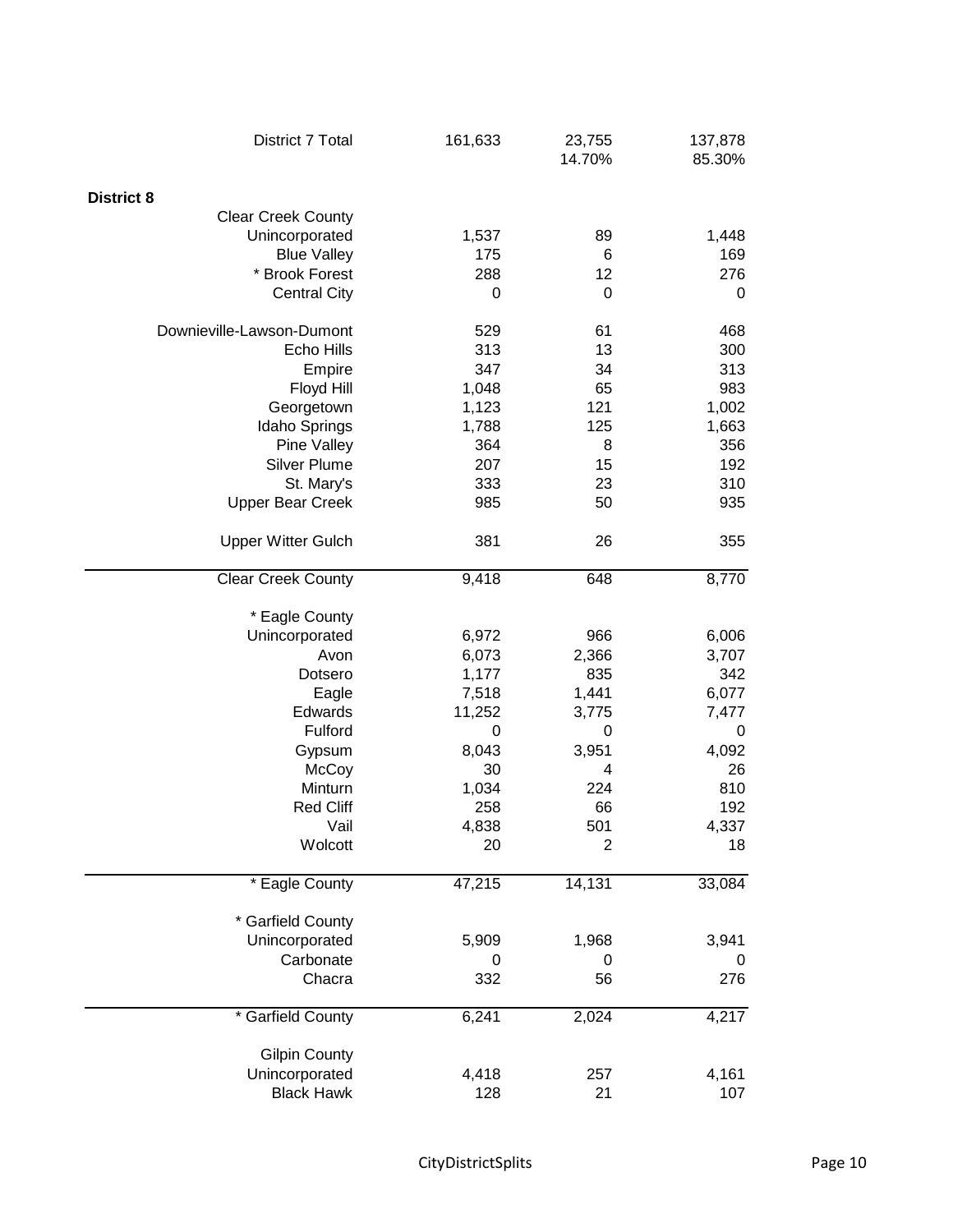| <b>Central City</b>              | 779    | 74             | 705    |
|----------------------------------|--------|----------------|--------|
| * Coal Creek                     | 292    | 14             | 278    |
| Rollinsville                     | 194    | 15             | 179    |
| <b>Gilpin County</b>             | 5,811  | 381            | 5,430  |
| <b>Grand County</b>              |        |                |        |
| Unincorporated                   | 8,158  | 588            | 7,570  |
| Fraser                           | 1,400  | 135            | 1,265  |
| Granby                           | 2,079  | 374            | 1,705  |
| <b>Grand Lake</b>                | 410    | 33             | 377    |
| Hot Sulphur Springs              | 688    | 54             | 634    |
| Kremmling                        | 1,514  | 281            | 1,233  |
| Parshall                         | 42     | 8              | 34     |
| Tabernash                        | 401    | 15             | 386    |
| <b>Winter Park</b>               | 1,034  | 47             | 987    |
| <b>Grand County</b>              | 15,726 | 1,535          | 14,191 |
|                                  |        |                |        |
| Jackson County<br>Unincorporated | 773    | 33             | 740    |
| Walden                           | 608    | 105            | 503    |
|                                  |        |                |        |
| Jackson County                   | 1,381  | 138            | 1,243  |
| <b>Moffat County</b>             |        |                |        |
| Unincorporated                   | 3,922  | 370            | 3,552  |
| Craig                            | 9,107  | 1,730          | 7,377  |
| Dinosaur                         | 243    | 27             | 216    |
| Maybell                          | 76     | $\overline{2}$ | 74     |
| <b>Moffat County</b>             | 13,348 | 2,129          | 11,219 |
| Rio Blanco County                |        |                |        |
| Unincorporated                   | 1,857  | 100            | 1,757  |
| Meeker                           | 2,375  | 259            | 2,116  |
| Rangely                          | 2,304  | 264            | 2,040  |
| Rio Blanco County                | 6,536  | 623            | 5,913  |
|                                  |        |                |        |
| <b>Routt County</b>              |        |                |        |
| Unincorporated                   | 8,146  | 411            | 7,735  |
| Hayden                           | 1,942  | 211            | 1,731  |
| Oak Creek                        | 891    | 79             | 812    |
| Phippsburg                       | 234    | 18             | 216    |
| <b>Steamboat Springs</b>         | 13,231 | 1,466<br>17    | 11,765 |
| Yampa                            | 399    |                | 382    |
| <b>Routt County</b>              | 24,843 | 2,202          | 22,641 |

Summit County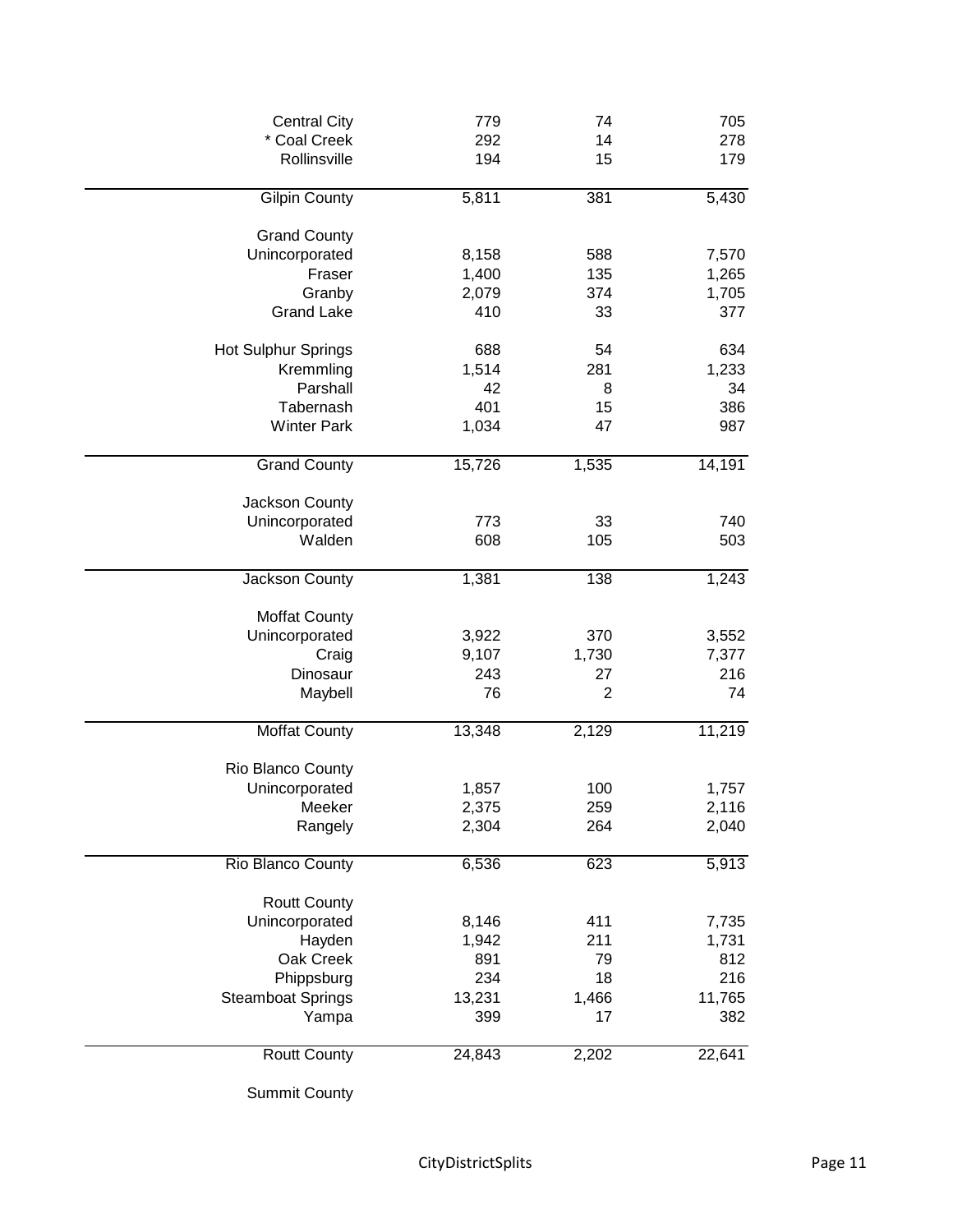|                    | Unincorporated                         | 14,567           | 2,849            | 11,718            |
|--------------------|----------------------------------------|------------------|------------------|-------------------|
|                    | <b>Blue River</b>                      | 878              | 36               | 842               |
|                    | Breckenridge                           | 5,080            | 556              | 4,524             |
|                    | Copper Mountain                        | 651              | 72               | 579               |
|                    | Dillon                                 | 1,067            | 184              | 883               |
|                    | Frisco                                 | 2,915            | 190              | 2,725             |
|                    | Heeney                                 | 74               | 5                | 69                |
|                    | Keystone                               | 1,369            | 179              | 1,190             |
|                    | Montezuma                              | 74               | 4                | 70                |
|                    | Silverthorne                           | 4,412            | 1,267            | 3,145             |
|                    | <b>Summit County</b>                   | 31,087           | 5,342            | 25,745            |
|                    | District 8 Total                       | 161,606          | 29,153           | 132,453           |
|                    |                                        |                  | 18.04%           | 81.96%            |
| <b>District 9</b>  |                                        |                  |                  |                   |
|                    | * El Paso County                       |                  |                  |                   |
|                    | Unincorporated                         | 12,248           | 911              | 11,337            |
|                    | Air Force Academy                      | 6,608            | 935              | 5,673             |
|                    | * Black Forest                         | 0                | 0                | 0                 |
|                    | * Colorado Springs                     | 116,674          | 12,795           | 103,879           |
|                    | Gleneagle                              | 6,653            | 539              | 6,114             |
|                    | Monument                               | 10,407           | 941              | 9,466             |
|                    | Palmer Lake                            | 2,639            | 241              | 2,398             |
|                    | Woodmoor                               | 9,541            | 604              | 8,937             |
|                    | * El Paso County                       | 164,770          | 16,966           | 147,804           |
|                    | District 9 Total                       | 164,770          | 16,966<br>10.30% | 147,804<br>89.70% |
|                    |                                        |                  |                  |                   |
| <b>District 10</b> |                                        |                  |                  |                   |
|                    | * El Paso County                       |                  |                  |                   |
|                    | Unincorporated                         | 1,511            | 203              | 1,308             |
|                    | * Cimarron Hills<br>* Colorado Springs | 5,771<br>161,442 | 1,077<br>26,400  | 4,694<br>135,042  |
|                    | * El Paso County                       | 168,724          | 27,680           | 141,044           |
|                    |                                        |                  |                  |                   |
|                    | District 10 Total                      | 168,724          | 27,680           | 141,044           |
|                    |                                        |                  | 16.41%           | 83.59%            |
| <b>District 11</b> |                                        |                  |                  |                   |
|                    | * El Paso County                       |                  |                  |                   |
|                    | Unincorporated                         | 14,457           | 3,110            | 11,347            |
|                    |                                        |                  |                  |                   |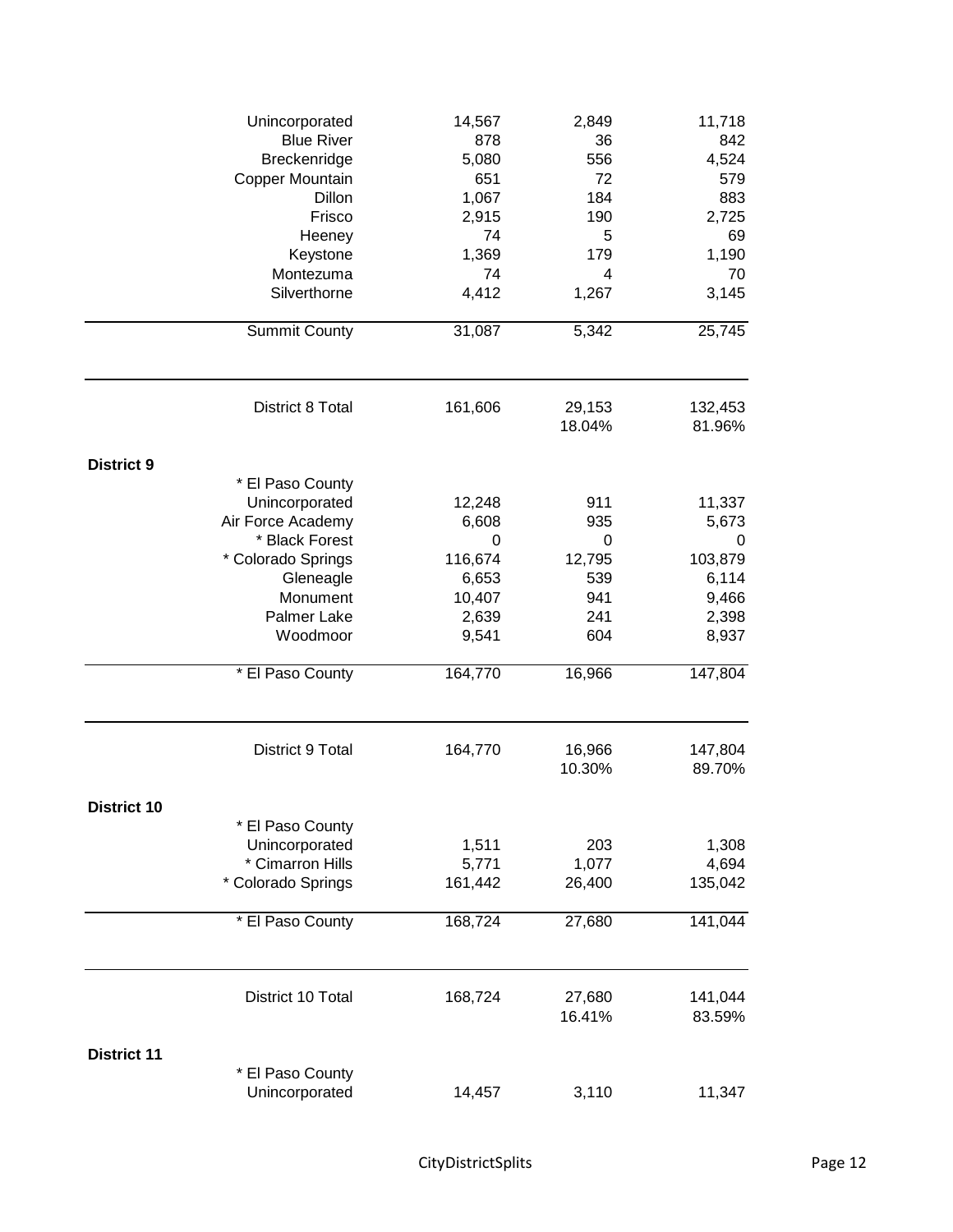|                    | * Cimarron Hills                | 13,619           | 3,455            | 10,164            |
|--------------------|---------------------------------|------------------|------------------|-------------------|
|                    | * Colorado Springs<br>Stratmoor | 132,480<br>6,588 | 40,548<br>2,105  | 91,932<br>4,483   |
|                    | * El Paso County                | 167,144          | 49,218           | 117,926           |
|                    | District 11 Total               | 167,144          | 49,218<br>29.45% | 117,926<br>70.55% |
| <b>District 12</b> |                                 |                  |                  |                   |
|                    | * El Paso County                |                  |                  |                   |
|                    | Unincorporated                  | 5,330            | 951              | 4,379             |
|                    | Cascade-Chipita Park            | 1,630            | 94               | 1,536             |
|                    | * Colorado Springs              | 70,194           | 8,567            | 61,627            |
|                    | Fort Carson                     | 17,701           | 3,844            | 13,857            |
|                    | Fountain                        | 29,880           | 7,076            | 22,804            |
|                    | * Green Mountain Falls          | 622              | 31               | 591               |
|                    | <b>Manitou Springs</b>          | 4,876            | 339              | 4,537             |
|                    | <b>Rock Creek Park</b>          | 68               | 6                | 62                |
|                    | Security-Widefield              | 38,778           | 8,168            | 30,610            |
|                    | * El Paso County                | 169,079          | 29,076           | 140,003           |
|                    | District 12 Total               | 169,079          | 29,076<br>17.20% | 140,003<br>82.80% |
| <b>District 13</b> |                                 |                  |                  |                   |
|                    | * Adams County                  |                  |                  |                   |
|                    | Unincorporated                  | 1,610            | 468              | 1,142             |
|                    | * Brighton                      | 39,844           | 17,018           | 22,826            |
|                    | * Lochbuie                      | 1                | 1                | 0                 |
|                    | * Todd Creek                    | 2,225            | 301              | 1,924             |
|                    | * Adams County                  | 43,680           | 17,788           | 25,892            |
|                    | * Weld County                   |                  |                  |                   |
|                    | Unincorporated                  | 8,485            | 3,437            | 5,048             |
|                    | <b>Aristocrat Ranchettes</b>    | 1,718            | 1,014            | 704               |
|                    | * Brighton                      | 365              | 96               | 269               |
|                    | Evans                           | 22,237           | 10,349           | 11,888            |
|                    | Fort Lupton                     | 7,991            | 4,417            | 3,574             |
|                    | Garden City                     | 260              | 184              | 76                |
|                    | Gilcrest                        | 1,034            | 542              | 492               |
|                    | * Greeley                       | 71,439           | 34,733           | 36,706            |
|                    | La Salle                        | 2,368            | 868              | 1,500             |
|                    | Platteville                     | 2,962            | 1,283            | 1,679             |
|                    | * Weld County                   | 118,859          | 56,923           | 61,936            |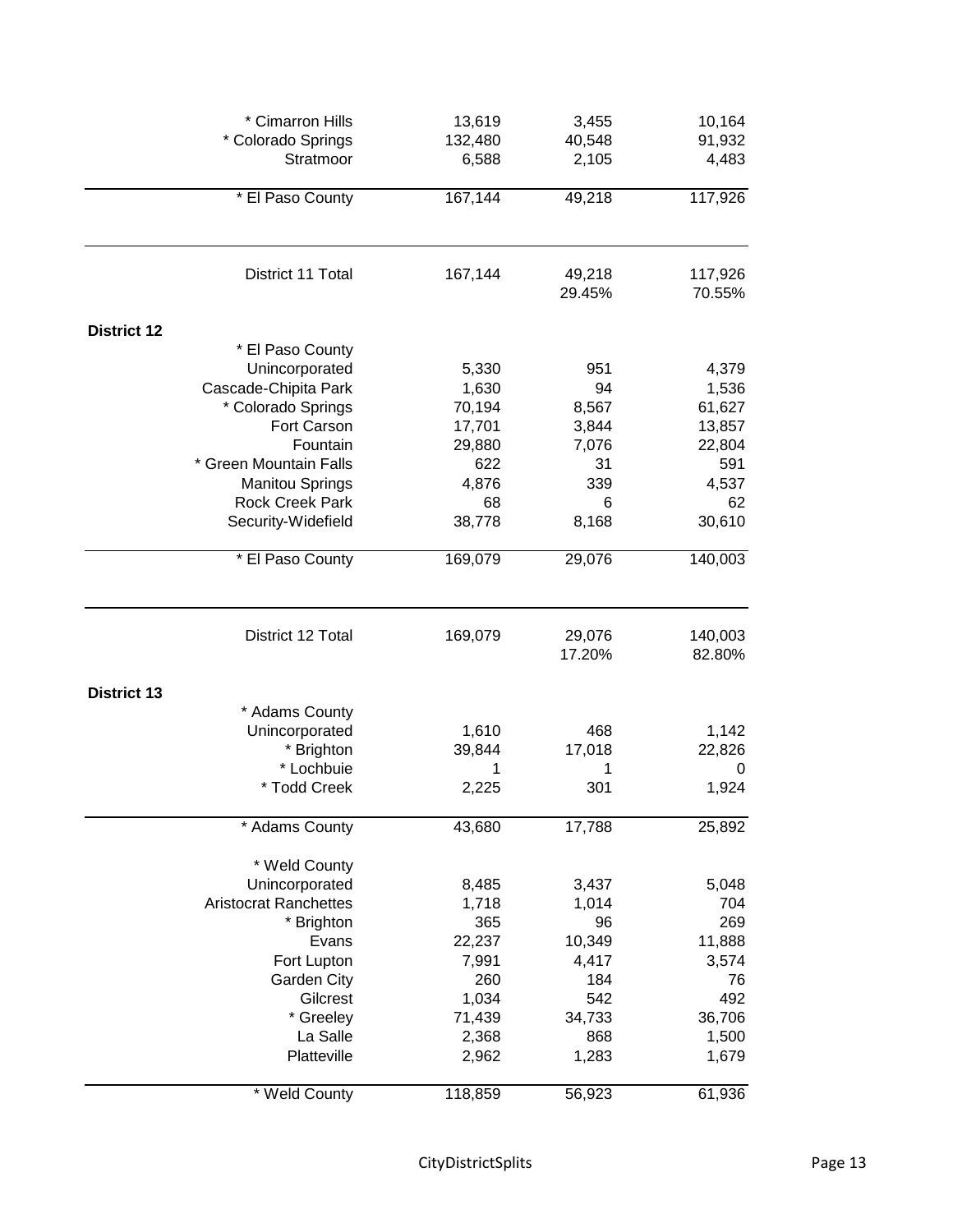|                    | District 13 Total                    | 162,539       | 74,711<br>45.96% | 87,828<br>54.04%  |
|--------------------|--------------------------------------|---------------|------------------|-------------------|
| <b>District 14</b> |                                      |               |                  |                   |
|                    | * Larimer County                     |               |                  |                   |
|                    | Unincorporated                       | 13,870        | 3,379            | 10,491            |
|                    | * Fort Collins                       | 150,022       | 18,846           | 131,176           |
|                    |                                      |               |                  |                   |
|                    | * Larimer County                     | 163,892       | 22,225           | 141,667           |
|                    | District 14 Total                    |               |                  |                   |
|                    |                                      | 163,892       | 22,225<br>13.56% | 141,667<br>86.44% |
| <b>District 15</b> |                                      |               |                  |                   |
|                    | * Larimer County                     |               |                  |                   |
|                    | Unincorporated                       | 45,038        | 4,366            | 40,672            |
|                    | <b>Estes Park</b>                    | 5,909         | 906              | 5,003             |
|                    | * Fort Collins                       | 20,089        | 2,227            | 17,862            |
|                    | Laporte                              | 2,416         | 246              | 2,170             |
|                    | Loveland<br><b>Red Feather Lakes</b> | 76,526<br>427 | 9,949<br>17      | 66,577<br>410     |
|                    | Wellington                           | 11,051        | 1,671            | 9,380             |
|                    | * Larimer County                     | 161,456       | 19,382           | 142,074           |
|                    | District 15 Total                    | 161,456       | 19,382<br>12.00% | 142,074<br>88.00% |
|                    |                                      |               |                  |                   |
| <b>District 16</b> |                                      |               |                  |                   |
|                    | * Arapahoe County<br>Unincorporated  | 43            | 8                | 35                |
|                    | <b>Bow Mar</b>                       | 587           | 24               | 563               |
|                    | * Centennial                         | 57,709        | 4,855            | 52,854            |
|                    | Columbine                            | 1,983         | 174              | 1,809             |
|                    | <b>Columbine Valley</b>              | 1,503         | 63               | 1,440             |
|                    | * Littleton                          | 42,792        | 5,960            | 36,832            |
|                    | * Arapahoe County                    | 104,617       | 11,084           | 93,533            |
|                    | * Jefferson County                   |               |                  |                   |
|                    | Unincorporated                       | 1,988         | 198              | 1,790             |
|                    | <b>Bow Mar</b>                       | 267           | 25               | 242               |
|                    | Columbine                            | 23,268        | 2,584            | 20,684            |
|                    | Ken Caryl                            | 33,842        | 4,012            | 29,830            |
|                    | * Littleton                          | 2,310         | 160              | 2,150             |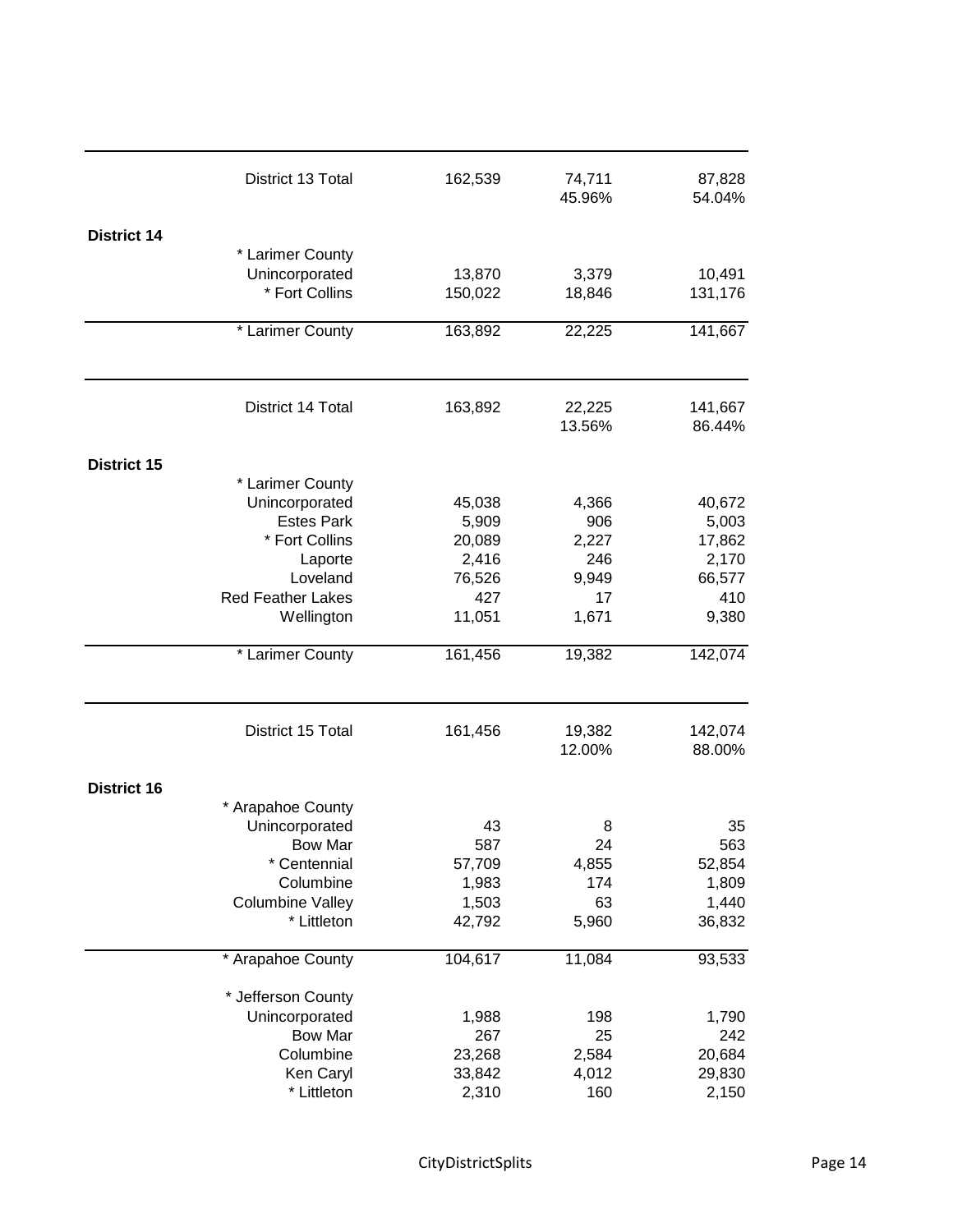| * Jefferson County                 | 61,675        | 6,979            | 54,696            |
|------------------------------------|---------------|------------------|-------------------|
| District 16 Total                  | 166,292       | 18,063           | 148,229           |
|                                    |               | 10.86%           | 89.14%            |
| <b>District 17</b>                 |               |                  |                   |
| * Boulder County                   |               |                  |                   |
| Unincorporated                     | 6,380         | 403              | 5,977             |
| * Erie                             | 0             | 0                | 0                 |
| Lafayette                          | 30,452        | 5,630            | 24,822            |
| Leyner                             | 40            | 4                | 36                |
| Longmont                           | 97,787        | 24,226           | 73,561            |
| Louisville                         | 21,234        | 1,740            | 19,494            |
| Niwot                              | 4,306         | 219              | 4,087             |
| * Boulder County                   | 160,199       | 32,222           | 127,977           |
| * Broomfield County                |               |                  |                   |
| * Broomfield                       | 0             | 0                | $\boldsymbol{0}$  |
|                                    |               |                  |                   |
| * Broomfield County                | 0             | 0                | $\mathbf 0$       |
| * Weld County                      |               |                  |                   |
| Unincorporated                     | 111           | 28               | 83                |
| Longmont                           | 1,298         | 314              | 984               |
| * Weld County                      | 1,409         | 342              | 1,067             |
| District 17 Total                  | 161,608       | 32,564<br>20.15% | 129,044<br>79.85% |
|                                    |               |                  |                   |
| <b>District 18</b>                 |               |                  |                   |
| * Boulder County<br>Unincorporated |               |                  |                   |
|                                    | 14,925<br>569 | 1,203<br>18      | 13,722<br>551     |
| Allenspark<br>Altona               | 513           | 19               | 494               |
| <b>Bark Ranch</b>                  | 202           | 5                | 197               |
|                                    |               |                  |                   |
| <b>Bonanza Mountain Estates</b>    | 127           | 8                | 119               |
| <b>Boulder</b>                     | 108,317       | 11,452           | 96,865            |
| * Coal Creek                       | 667           | 40               | 627               |
| Crisman                            | 179           | 9                | 170               |
| Eldora                             | 140           | 6                | 134               |
| <b>Eldorado Springs</b>            | 559           | 47               | 512               |
| Glendale                           | 64            | 3                | 61                |
| Gold Hill                          | 220           | $\overline{7}$   | 213               |
| Gunbarrel                          | 9,561         | 584              | 8,977             |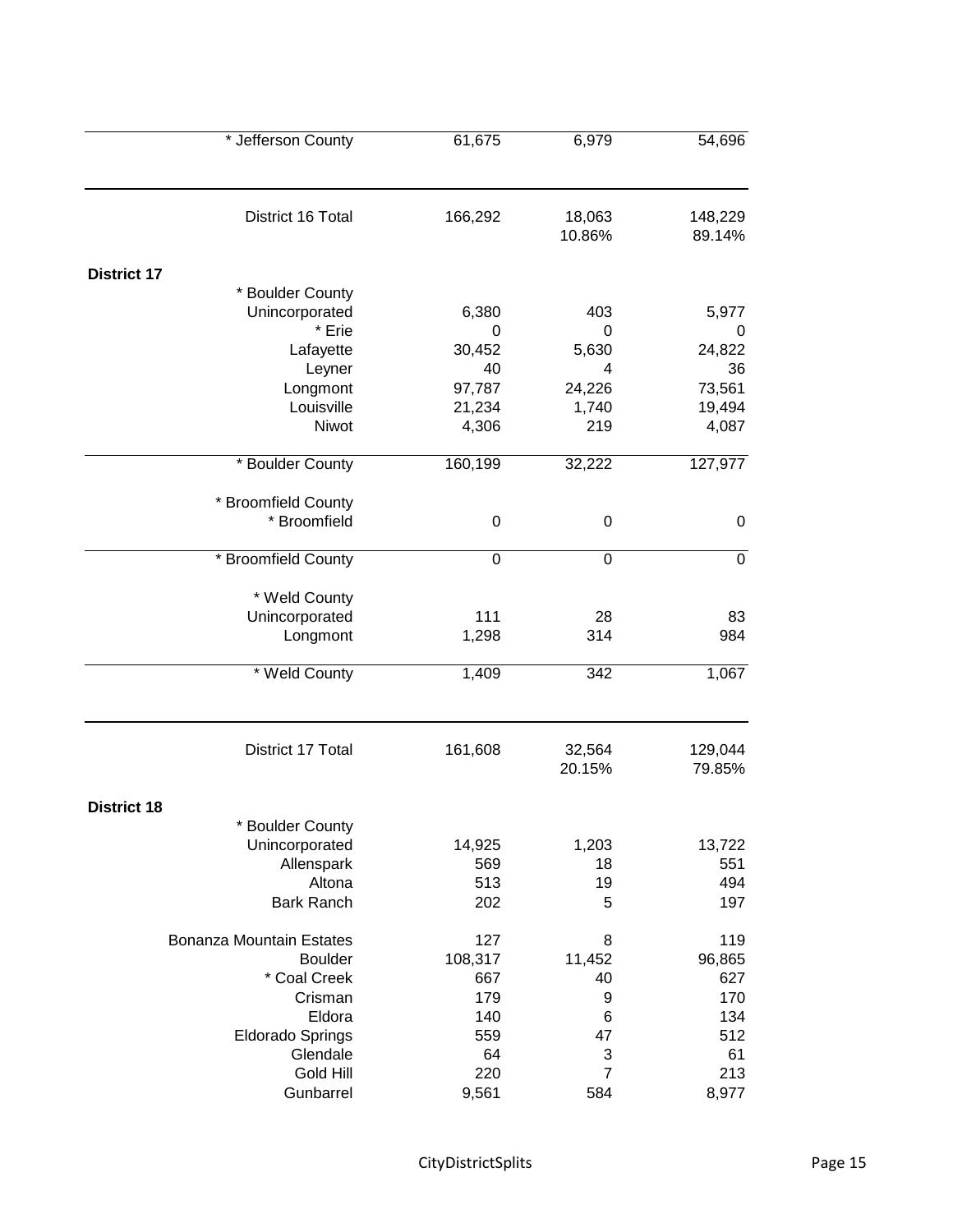|                    | Hidden Lake                | 24      | $\overline{\mathbf{c}}$ | 22                |
|--------------------|----------------------------|---------|-------------------------|-------------------|
|                    | Jamestown                  | 256     | 5                       | 251               |
|                    | Lazy Acres                 | 958     | 32                      | 926               |
|                    | Lyons                      | 2,211   | 117                     | 2,094             |
|                    | <b>Mountain Meadows</b>    | 238     | 13                      | 225               |
|                    | Nederland                  | 1,475   | 59                      | 1,416             |
|                    | Paragon Estates            | 975     | 60                      | 915               |
|                    | Pine Brook Hill            | 975     | 44                      | 931               |
|                    | Seven Hills                | 129     | $\overline{2}$          | 127               |
|                    | St. Ann Highlands          | 325     | 10                      | 315               |
|                    | Sugarloaf                  | 274     | 9                       | 265               |
|                    | Sunshine                   | 198     | $\overline{2}$          | 196               |
|                    | Superior                   | 13,099  | 1,066                   | 12,033            |
|                    | <b>Tall Timber</b>         | 185     | 6                       | 179               |
|                    | Valmont                    | 64      | 3                       | 61                |
|                    | Ward                       | 128     | $\mathbf 0$             | 128               |
|                    | * Boulder County           | 157,557 | 14,831                  | 142,726           |
|                    |                            |         |                         |                   |
|                    | * Jefferson County         | 219     | 11                      |                   |
|                    | Unincorporated             |         |                         | 208               |
|                    | * Arvada                   | 10,369  | 1,112                   | 9,257             |
|                    | * Coal Creek               | 182     | 8                       | 174               |
|                    | Superior                   | 0       | $\mathbf 0$             | $\mathbf 0$       |
|                    | * Jefferson County         | 10,770  | 1,131                   | 9,639             |
|                    | District 18 Total          | 168,327 | 15,962<br>9.48%         | 152,365<br>90.52% |
| <b>District 19</b> |                            |         |                         |                   |
|                    |                            |         |                         |                   |
|                    | * Adams County<br>* Arvada | 2,896   | 908                     | 1,988             |
|                    | * Adams County             | 2,896   | 908                     | 1,988             |
|                    | * Jefferson County         |         |                         |                   |
|                    | Unincorporated             | 5,143   | 1,416                   | 3,727             |
|                    | * Arvada                   | 111,345 | 16,682                  | 94,663            |
|                    | * Westminster              | 45,140  | 7,014                   | 38,126            |
|                    | * Jefferson County         | 161,628 | 25,112                  | 136,516           |
|                    |                            |         |                         |                   |
|                    | District 19 Total          | 164,524 | 26,020                  | 138,504           |
|                    |                            |         | 15.82%                  | 84.18%            |

**District 20**

\* Jefferson County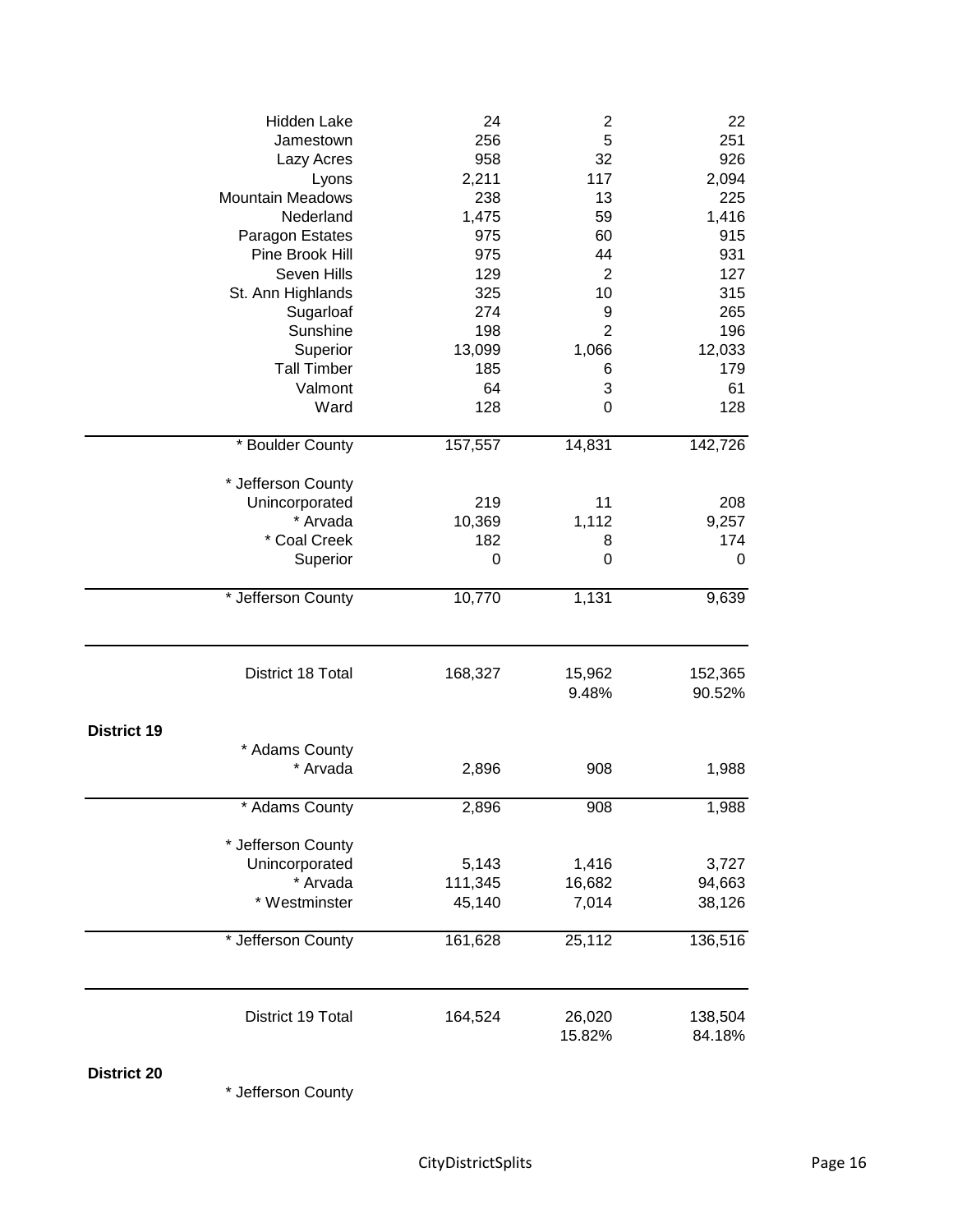| Unincorporated         | 35,295  | 3,102  | 32,193  |
|------------------------|---------|--------|---------|
| * Brook Forest         | 334     | 5      | 329     |
| * Coal Creek           | 1,356   | 69     | 1,287   |
| Dakota Ridge           | 33,930  | 4,450  | 29,480  |
| Evergreen              | 9,313   | 430    | 8,883   |
| * Fairmount            | 9,328   | 636    | 8,692   |
| Genesee                | 3,612   | 157    | 3,455   |
| * Golden               | 1       | 1      | 0       |
| Idledale               | 244     | 11     | 233     |
| <b>Indian Hills</b>    | 1,474   | 73     | 1,401   |
| Kittredge              | 1,309   | 63     | 1,246   |
| * Lakewood             | 66,876  | 10,492 | 56,384  |
| Morrison               | 396     | 26     | 370     |
| * West Pleasant View   | 0       | 0      | 0       |
| * Jefferson County     | 163,468 | 19,515 | 143,953 |
|                        |         |        |         |
| District 20 Total      | 163,468 | 19,515 | 143,953 |
|                        |         | 11.94% | 88.06%  |
| <b>District 21</b>     |         |        |         |
| * Adams County         |         |        |         |
| Unincorporated         | 11,394  | 2,696  | 8,698   |
| <b>Bennett</b>         | 2,447   | 499    | 1,948   |
| * Berkley              | 12,579  | 7,320  | 5,259   |
| * Brighton             | 0       | 0      | 0       |
| <b>Commerce City</b>   | 62,600  | 30,605 | 31,995  |
| Derby                  | 8,451   | 6,074  | 2,377   |
| <b>Federal Heights</b> | 14,438  | 8,901  | 5,537   |
| North Washington       | 746     | 410    | 336     |
| Sherrelwood            | 19,314  | 11,923 | 7,391   |
| Strasburg              | 2,040   | 341    | 1,699   |
| * Thornton             | 1,555   | 399    | 1,156   |
| * Todd Creek           | 2,806   | 476    | 2,330   |
| <b>Twin Lakes</b>      | 8,258   | 4,028  | 4,230   |
| Welby                  | 15,594  | 9,259  | 6,335   |
| * Adams County         | 162,222 | 82,931 | 79,291  |
| * Arapahoe County      |         |        |         |
| Unincorporated         | 1,397   | 201    | 1,196   |
| <b>Bennett</b>         | 419     | 56     | 363     |
| <b>Byers</b>           | 1,326   | 123    | 1,203   |
| <b>Comanche Creek</b>  | 442     | 65     | 377     |
| Deer Trail             | 1,069   | 271    | 798     |
| Peoria                 | 153     | 37     | 116     |
| Strasburg              | 1,272   | 220    | 1,052   |
| * Arapahoe County      | 6,078   | 973    | 5,105   |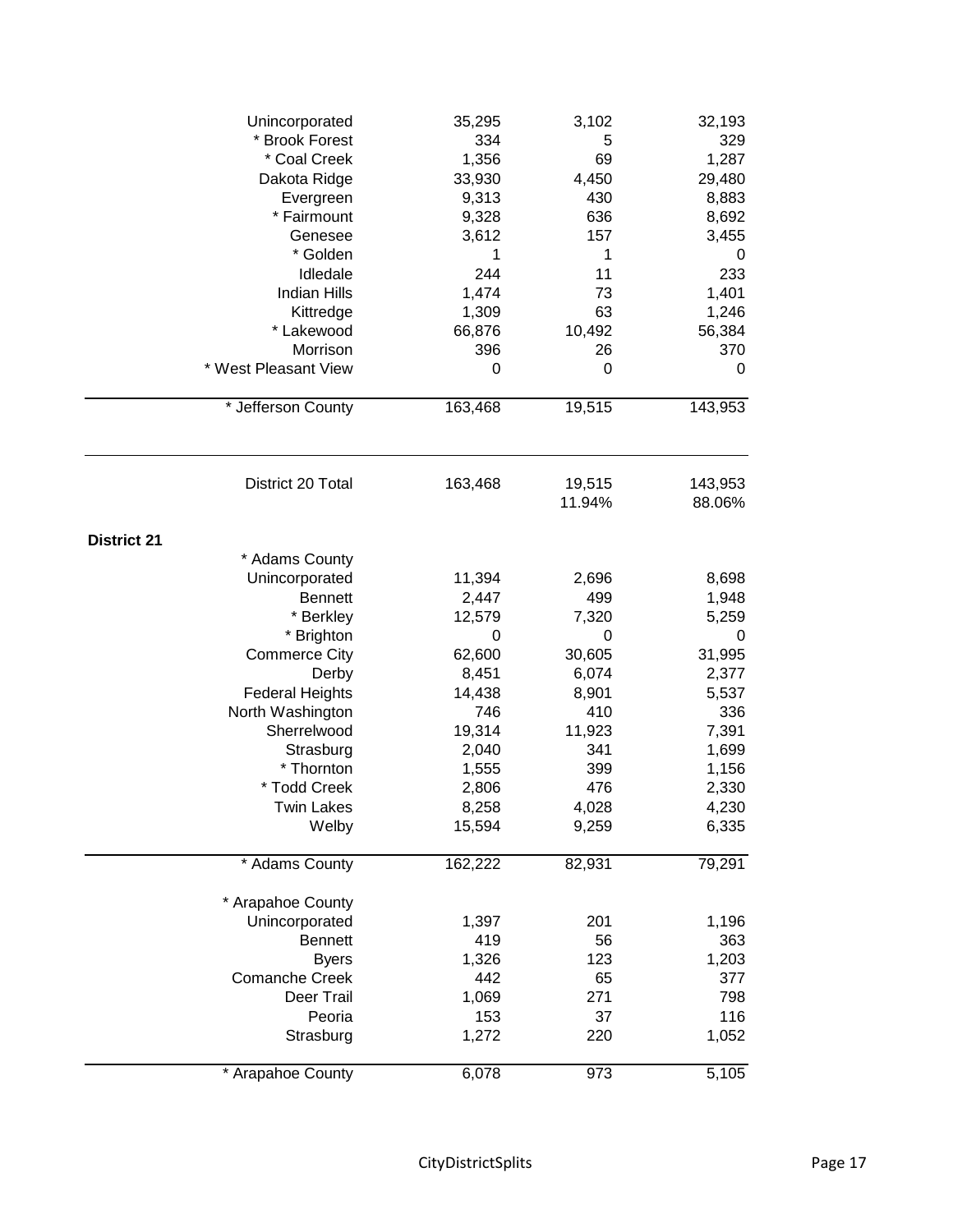| * Denver County           |             |                  |                   |  |
|---------------------------|-------------|------------------|-------------------|--|
| * Denver                  | $\mathbf 0$ | 0                | $\boldsymbol{0}$  |  |
| * Denver County           | $\mathbf 0$ | $\mathbf 0$      | $\mathbf 0$       |  |
| District 21 Total         | 168,300     | 83,904<br>49.85% | 84,396<br>50.15%  |  |
| <b>District 22</b>        |             |                  |                   |  |
| * Jefferson County        |             |                  |                   |  |
| Unincorporated            | 2,013       | 417              | 1,596             |  |
| Applewood                 | 7,847       | 648              | 7,199             |  |
| <b>East Pleasant View</b> | 333         | 26               | 307               |  |
| Edgewater                 | 5,035       | 1,779            | 3,256             |  |
| * Fairmount               | 0           | 0                | 0                 |  |
| * Golden                  | 20,434      | 1,978            | 18,456            |  |
| Lakeside                  | 16          | 3                | 13                |  |
| * Lakewood                | 89,657      | 25,139           | 64,518            |  |
| <b>Mountain View</b>      | 545         | 137              | 408               |  |
| * West Pleasant View      | 4,230       | 612              | 3,618             |  |
| <b>Wheat Ridge</b>        | 32,508      | 7,271            | 25,237            |  |
| * Jefferson County        | 162,618     | 38,010           | 124,608           |  |
| District 22 Total         | 162,618     | 38,010<br>23.37% | 124,608<br>76.63% |  |
| <b>District 23</b>        |             |                  |                   |  |
| * Boulder County          |             |                  |                   |  |
| Unincorporated            | 708         | 57               | 651               |  |
| * Erie                    | 12,656      | 1,174            | 11,482            |  |
| * Boulder County          | 13,364      | 1,231            | 12,133            |  |
| * Larimer County          |             |                  |                   |  |
| Unincorporated            | 5,250       | 366              | 4,884             |  |
| Berthoud                  | 10,082      | 1,085            | 8,997             |  |
| Johnstown                 | 4,756       | 741              | 4,015             |  |
| Timnath                   | 6,484       | 538              | 5,946             |  |
| * Windsor                 | 7,721       | 453              | 7,268             |  |
| * Larimer County          | 34,293      | 3,183            | 31,110            |  |
| * Weld County             |             |                  |                   |  |
| Unincorporated            | 11,572      | 2,233            | 9,339             |  |
| Berthoud                  | 261         | 38               | 223               |  |
| Dacono                    | 6,313       | 2,191            | 4,122             |  |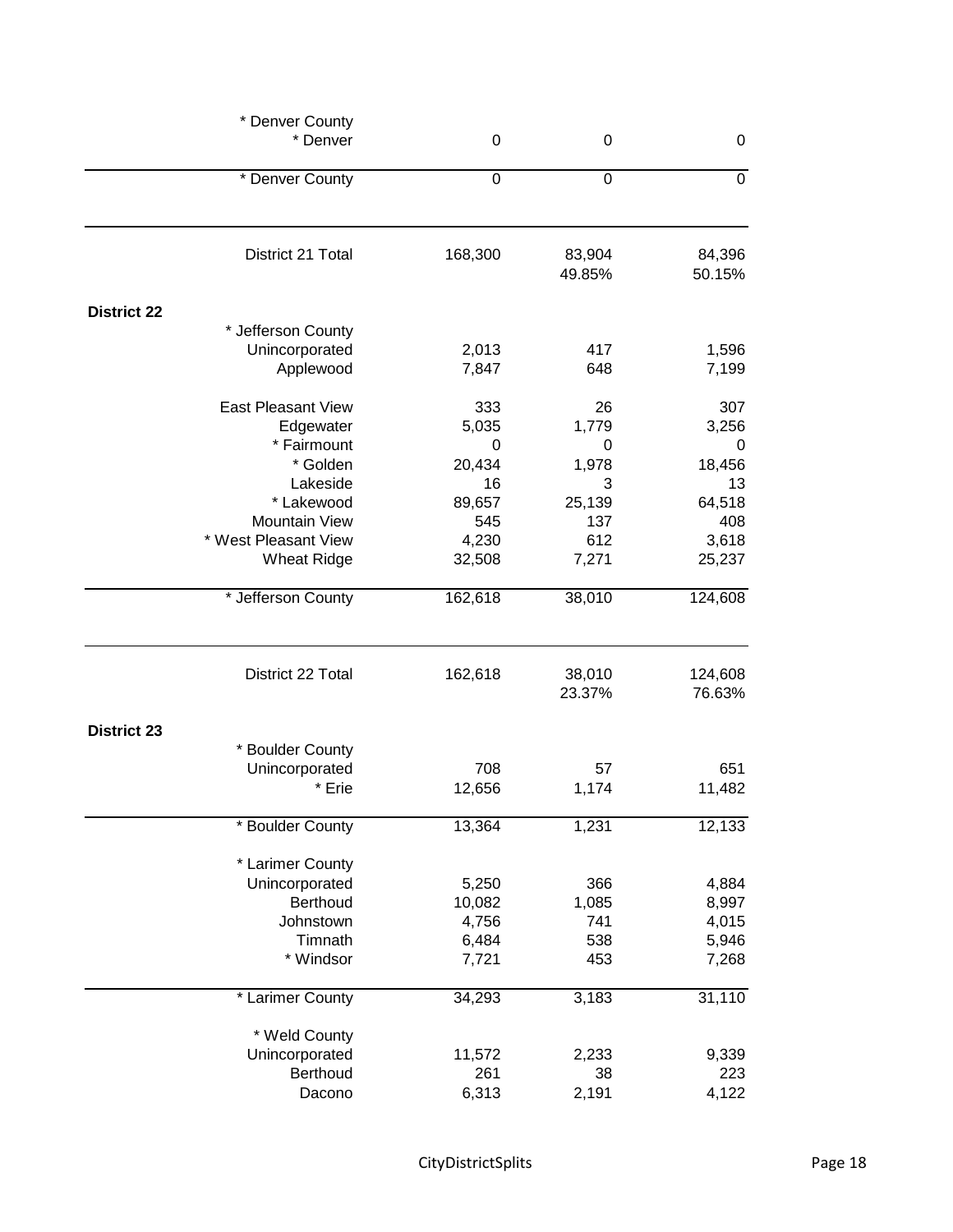|                    | Erie<br>Firestone<br>Frederick<br>Johnstown<br>Mead<br>Milliken<br>* Northglenn<br>* Severance<br>* Thornton<br>Timnath<br>* Windsor | 17,396<br>16,392<br>14,521<br>12,556<br>4,783<br>8,392<br>25<br>$\mathbf 0$<br>$\mathbf 0$<br>5<br>25,014 | 1,896<br>3,490<br>2,381<br>2,157<br>626<br>2,311<br>8<br>0<br>0<br>$\overline{2}$<br>2,822 | 15,500<br>12,902<br>12,140<br>10,399<br>4,157<br>6,081<br>17<br>0<br>0<br>3<br>22,192 |
|--------------------|--------------------------------------------------------------------------------------------------------------------------------------|-----------------------------------------------------------------------------------------------------------|--------------------------------------------------------------------------------------------|---------------------------------------------------------------------------------------|
|                    | * Weld County                                                                                                                        | 117,230                                                                                                   | 20,155                                                                                     | 97,075                                                                                |
|                    | District 23 Total                                                                                                                    | 164,887                                                                                                   | 24,569<br>14.90%                                                                           | 140,318<br>85.10%                                                                     |
| <b>District 24</b> | * Adams County<br>Unincorporated<br>* Northglenn<br>* Thornton<br>* Adams County                                                     | 6,353<br>38,222<br>124,025<br>168,600                                                                     | 2,723<br>14,056<br>48,141<br>64,920                                                        | 3,630<br>24,166<br>75,884<br>103,680                                                  |
|                    |                                                                                                                                      |                                                                                                           |                                                                                            |                                                                                       |
|                    | District 24 Total                                                                                                                    | 168,600                                                                                                   | 64,920<br>38.51%                                                                           | 103,680<br>61.49%                                                                     |
| <b>District 25</b> | * Adams County<br>Unincorporated<br>* Berkley<br>Shaw Heights<br>* Thornton<br>* Westminster                                         | 1,656<br>24<br>5,206<br>16,580<br>71,410                                                                  | 256<br>10<br>2,057<br>2,988<br>20,304                                                      | 1,400<br>14<br>3,149<br>13,592<br>51,106                                              |
|                    | * Adams County                                                                                                                       | 94,876                                                                                                    | 25,615                                                                                     | 69,261                                                                                |
|                    | * Broomfield County<br>* Broomfield                                                                                                  | 74,173                                                                                                    | 9,935                                                                                      | 64,238                                                                                |
|                    | * Broomfield County                                                                                                                  | 74,173                                                                                                    | 9,935                                                                                      | 64,238                                                                                |
|                    | * Weld County                                                                                                                        | $\boldsymbol{0}$                                                                                          | $\mathbf 0$                                                                                | 0                                                                                     |
|                    | District 25 Total                                                                                                                    | 169,049                                                                                                   | 35,550<br>21.03%                                                                           | 133,499<br>78.97%                                                                     |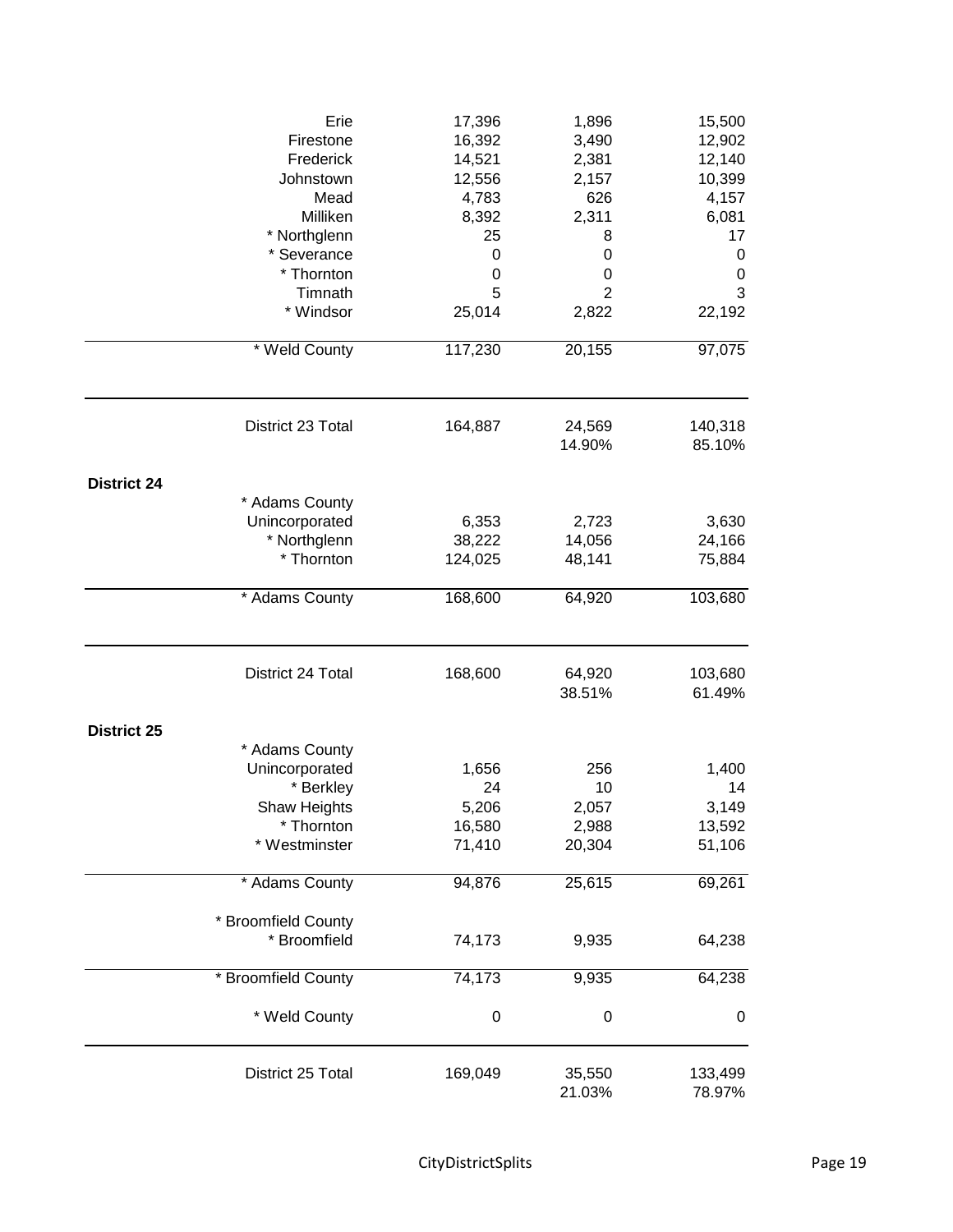| <b>District 26</b> |                             |                  |        |                  |
|--------------------|-----------------------------|------------------|--------|------------------|
|                    | * Arapahoe County           |                  |        |                  |
|                    | Unincorporated              | 1,389            | 391    | 998              |
|                    | <b>Cherry Creek</b>         | 11,495           | 1,065  | 10,430           |
|                    | <b>Cherry Hills Village</b> | 6,445            | 267    | 6,178            |
|                    | Englewood                   | 33,761           | 6,445  | 27,316           |
|                    | * Four Square Mile          | 22,765           | 4,449  | 18,316           |
|                    | Greenwood Village           | 15,702           | 1,000  | 14,702           |
|                    | Sheridan                    | 6,122            | 2,603  | 3,519            |
|                    |                             |                  |        |                  |
|                    | * Arapahoe County           | 97,679           | 16,220 | 81,459           |
|                    | * Denver County             |                  |        |                  |
|                    | * Denver                    | 66,438           | 12,446 | 53,992           |
|                    | * Denver County             | 66,438           | 12,446 | 53,992           |
|                    |                             |                  |        |                  |
|                    | * Jefferson County          | $\boldsymbol{0}$ | 0      | $\boldsymbol{0}$ |
|                    | District 26 Total           | 164,117          | 28,666 | 135,451          |
|                    |                             |                  | 17.47% | 82.53%           |
| <b>District 27</b> |                             |                  |        |                  |
|                    | * Arapahoe County           |                  |        |                  |
|                    | Unincorporated              | 34,464           | 4,789  | 29,675           |
|                    | * Aurora                    | 69,015           | 9,906  | 59,109           |
|                    | <b>Brick Center</b>         | 105              | 19     | 86               |
|                    | * Centennial                | 50,798           | 5,578  | 45,220           |
|                    | Dove Valley                 | 5,644            | 1,031  | 4,613            |
|                    | Foxfield                    | 754              | 54     | 700              |
|                    | Inverness                   | 2,234            | 260    | 1,974            |
|                    | * Arapahoe County           | 163,014          | 21,637 | 141,377          |
|                    |                             |                  |        |                  |
|                    | * Douglas County            |                  |        |                  |
|                    | Unincorporated              | 47               | 0      | 47               |
|                    | * Aurora                    | 2,507            | 204    | 2,303            |
|                    | * Douglas County            | 2,554            | 204    | 2,350            |
|                    | District 27 Total           | 165,568          | 21,841 | 143,727          |
|                    |                             |                  | 13.19% | 86.81%           |
| <b>District 28</b> |                             |                  |        |                  |
|                    | * Adams County              |                  |        |                  |
|                    | Unincorporated              | 808              | 220    | 588              |
|                    | * Aurora                    | 48,001           | 24,916 | 23,085           |
|                    | Watkins                     | 88               | 29     | 59               |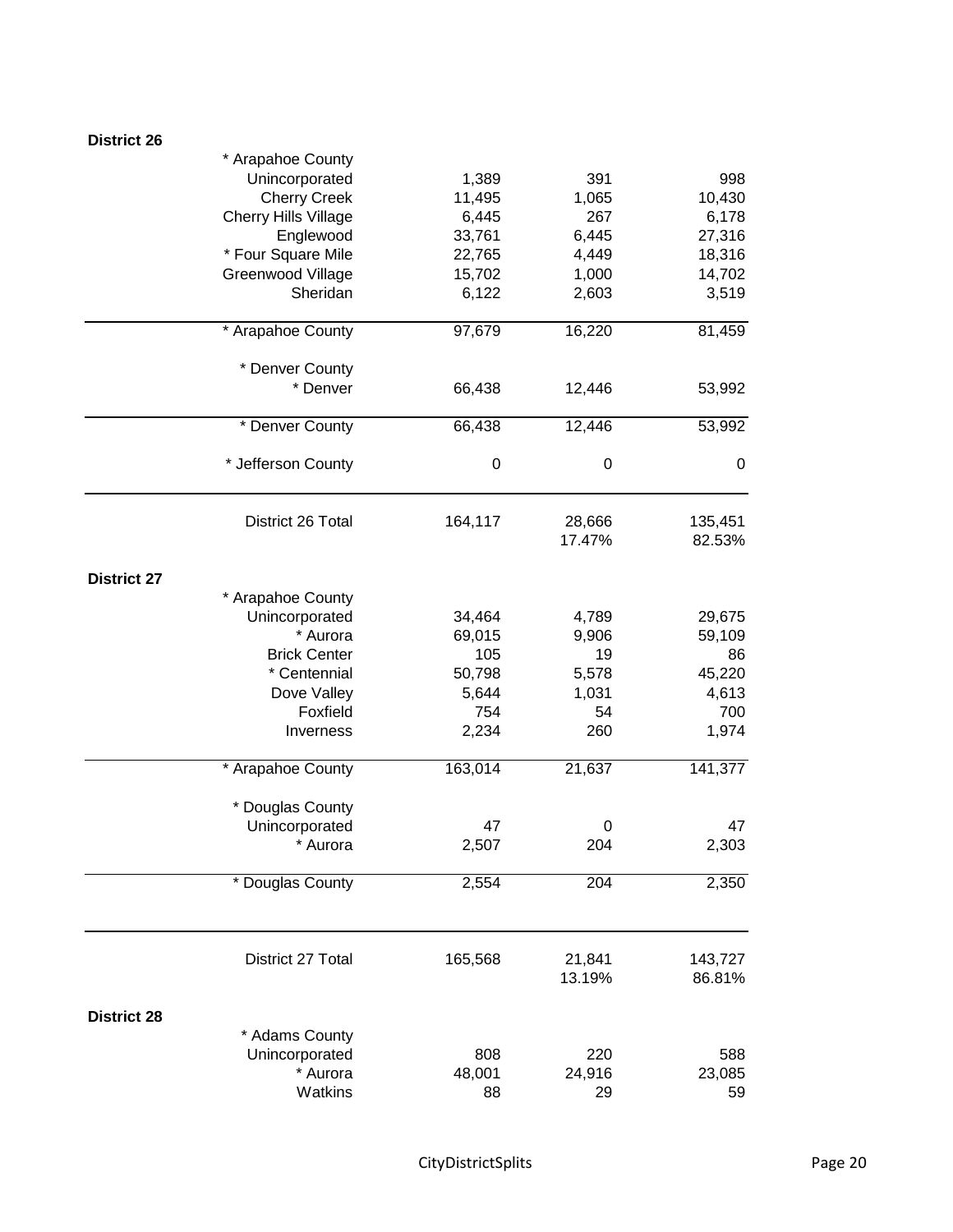| * Adams County                                      | 48,897  | 25,165           | 23,732            |
|-----------------------------------------------------|---------|------------------|-------------------|
| * Arapahoe County                                   |         |                  |                   |
| Unincorporated                                      | 7,551   | 1,349            | 6,202             |
| Aetna Estates                                       | 1,502   | 1,150            | 352               |
| * Aurora                                            | 105,444 | 39,437           | 66,007            |
| Watkins                                             | 594     | 86               | 508               |
| * Arapahoe County                                   | 115,091 | 42,022           | 73,069            |
| District 28 Total                                   | 163,988 | 67,187<br>40.97% | 96,801<br>59.03%  |
| <b>District 29</b><br>* Arapahoe County<br>* Aurora | 162,492 | 42,725           | 119,767           |
| * Arapahoe County                                   | 162,492 | 42,725           | 119,767           |
| District 29 Total                                   | 162,492 | 42,725<br>26.29% | 119,767<br>73.71% |
| <b>District 30</b>                                  |         |                  |                   |
| * Douglas County                                    |         |                  |                   |
| Unincorporated                                      | 6,362   | 747              | 5,615             |
| Acres Green                                         | 2,925   | 414              | 2,511             |
| <b>Castle Pines</b>                                 | 11,039  | 754              | 10,285            |
| Castle Pines Village                                | 4,328   | 194              | 4,134             |
| <b>Highlands Ranch</b>                              | 103,498 | 9,052            | 94,446            |
| * Littleton                                         | 640     | 103              | 537               |
| Lone Tree                                           | 14,261  | 1,204            | 13,057            |
| Meridian                                            | 4,792   | 535              | 4,257             |
| Meridian Village                                    | 3,202   | 227              | 2,975             |
| Roxborough Park                                     | 9,420   | 915              | 8,505             |
| Sierra Ridge                                        | 3,490   | 342              | 3,148             |
| <b>Stepping Stone</b>                               | 2,780   | 176              | 2,604             |
| <b>Sterling Ranch</b>                               | 1,789   | 185              | 1,604             |
| * Douglas County                                    | 168,526 | 14,848           | 153,678           |
| District 30 Total                                   | 168,526 | 14,848<br>8.81%  | 153,678<br>91.19% |

**District 31**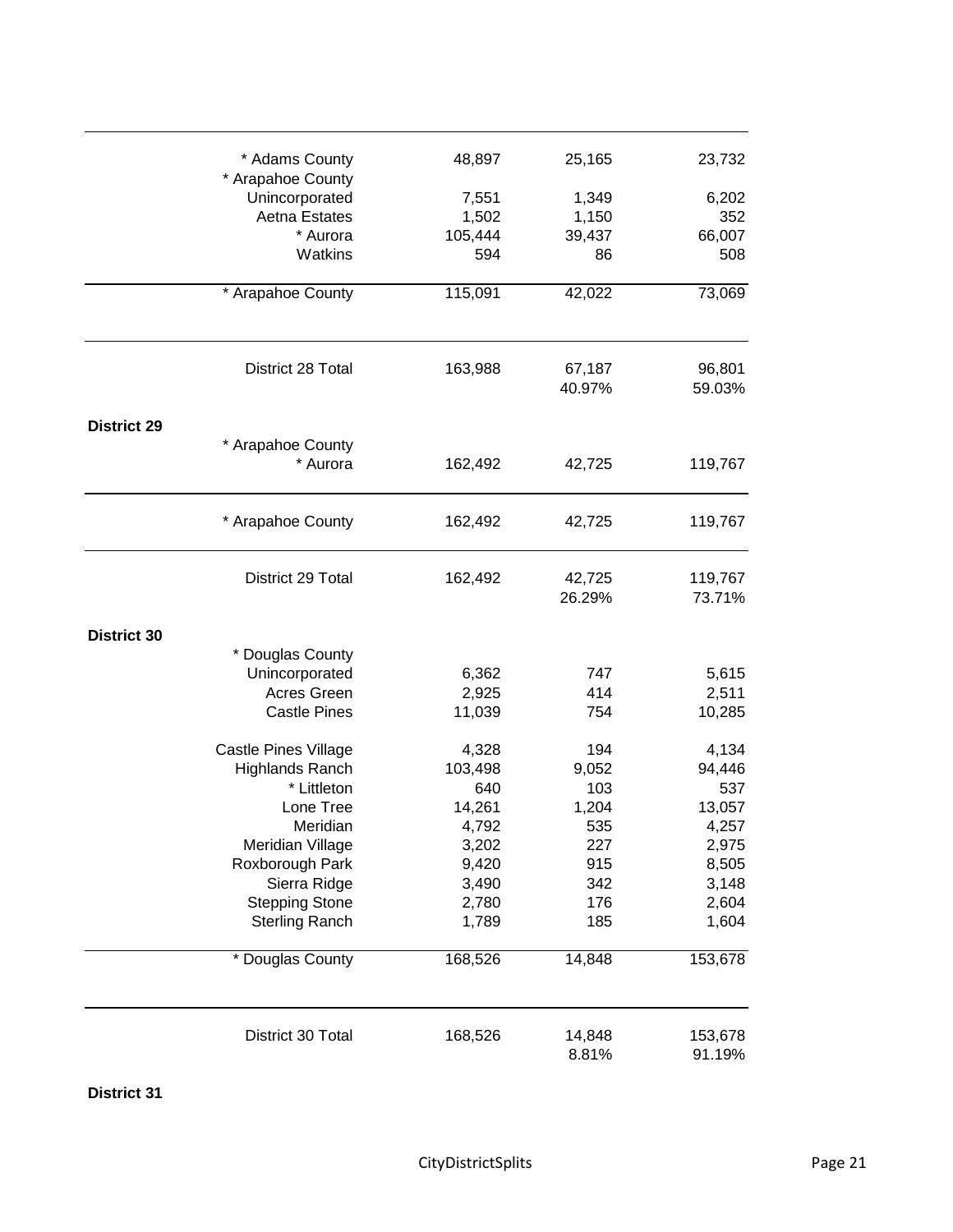|                    | * Denver County                         |                |                  |                   |
|--------------------|-----------------------------------------|----------------|------------------|-------------------|
|                    | * Denver                                | 164,278        | 18,899           | 145,379           |
|                    | * Denver County                         | 164,278        | 18,899           | 145,379           |
|                    | District 31 Total                       | 164,278        | 18,899<br>11.50% | 145,379<br>88.50% |
|                    |                                         |                |                  |                   |
| <b>District 32</b> |                                         |                |                  |                   |
|                    | * Arapahoe County<br>* Four Square Mile | 158            | 21               | 137               |
|                    | Glendale                                |                |                  |                   |
|                    | <b>Holly Hills</b>                      | 4,627<br>2,686 | 1,128<br>221     | 3,499<br>2,465    |
|                    | * Arapahoe County                       | 7,471          | 1,370            | 6,101             |
|                    | * Denver County                         |                |                  |                   |
|                    | * Denver                                | 154,269        | 47,221           | 107,048           |
|                    | * Denver County                         | 154,269        | 47,221           | 107,048           |
|                    | * Jefferson County                      | 0              | 0                | $\boldsymbol{0}$  |
|                    | District 32 Total                       | 161,740        | 48,591<br>30.04% | 113,149<br>69.96% |
| <b>District 33</b> |                                         |                |                  |                   |
|                    | * Denver County<br>* Denver             | 164,197        | 56,227           | 107,970           |
|                    | * Denver County                         | 164,197        | 56,227           | 107,970           |
|                    |                                         |                |                  |                   |
|                    | District 33 Total                       | 164,197        | 56,227<br>34.24% | 107,970<br>65.76% |
| <b>District 34</b> |                                         |                |                  |                   |
|                    | * Denver County                         |                |                  |                   |
|                    | * Denver                                | 167,908        | 65,324           | 102,584           |
|                    | * Denver County                         | 167,908        | 65,324           | 102,584           |
|                    | District 34 Total                       | 167,908        | 65,324           | 102,584           |
|                    |                                         |                | 38.90%           | 61.10%            |

**District 35**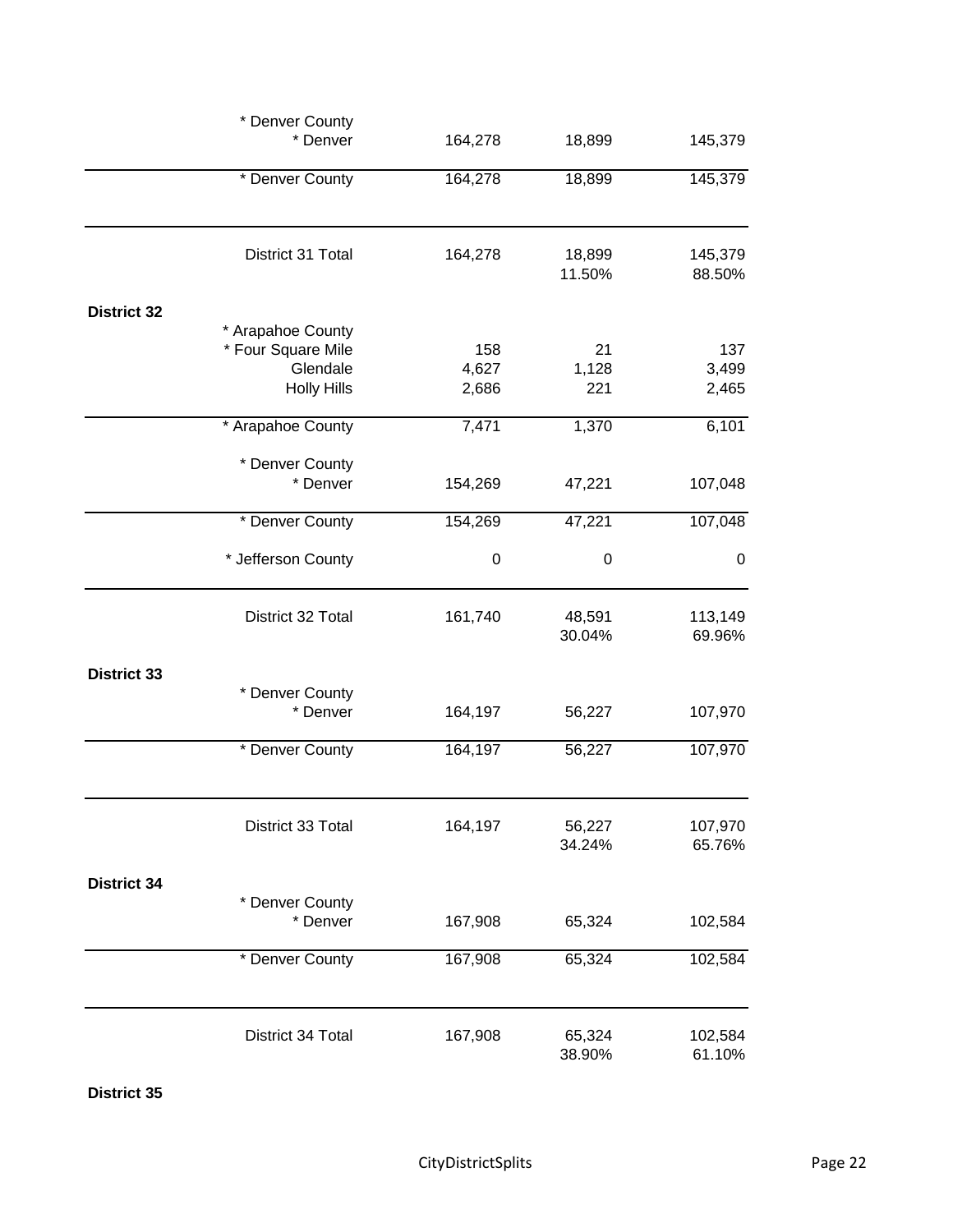| <b>Baca County</b>     |        |                |        |
|------------------------|--------|----------------|--------|
| Unincorporated         | 1,293  | 61             | 1,232  |
| Campo                  | 103    | 8              | 95     |
| Pritchett              | 112    | 10             | 102    |
| Springfield            | 1,330  | 158            | 1,172  |
| <b>Two Buttes</b>      | 34     | $\overline{2}$ | 32     |
| Vilas                  | 98     | 19             | 79     |
| Walsh                  |        | 88             | 455    |
|                        | 543    |                |        |
| <b>Baca County</b>     | 3,513  | 346            | 3,167  |
| <b>Bent County</b>     |        |                |        |
| Unincorporated         | 1,891  | 336            | 1,555  |
| Hasty                  | 182    | 45             | 137    |
| Las Animas             | 2,317  | 934            | 1,383  |
| McClave                | 130    | 38             | 92     |
| <b>Bent County</b>     | 4,520  | 1,353          | 3,167  |
|                        |        |                |        |
| <b>Cheyenne County</b> |        |                |        |
| Unincorporated         | 634    | 50             | 584    |
| Arapahoe               | 102    | 9              | 93     |
| Cheyenne Wells         | 763    | 97             | 666    |
| <b>Kit Carson</b>      | 255    | 50             | 205    |
| <b>Cheyenne County</b> | 1,754  | 206            | 1,548  |
| <b>Crowley County</b>  |        |                |        |
| Unincorporated         | 1,794  | 367            | 1,427  |
| Crowley                | 166    | 57             | 109    |
| <b>Olney Springs</b>   | 315    | 70             | 245    |
| Ordway                 | 1,067  | 327            | 740    |
| <b>Sugar City</b>      | 261    | 51             | 210    |
| <b>Crowley County</b>  | 3,603  | 872            | 2,731  |
|                        |        |                |        |
| <b>Elbert County</b>   |        |                |        |
| Unincorporated         | 19,477 | 1,511          | 17,966 |
| Elbert                 | 188    | 19             | 169    |
| Elizabeth              | 1,677  | 184            | 1,493  |
| Kiowa                  | 727    | 54             | 673    |
| Matheson               | 79     | 3              | 76     |
| Ponderosa Park         | 3,336  | 247            | 3,089  |
| Simla                  | 603    | 49             | 554    |
| <b>Elbert County</b>   | 26,087 | 2,067          | 24,020 |
| * El Paso County       |        |                |        |
| Unincorporated         | 45,608 | 5,902          | 39,706 |
| * Black Forest         |        | 1,094          |        |
|                        | 15,107 |                | 14,013 |
| Calhan                 | 763    | 46             | 717    |
| Ellicott               | 1,253  | 486            | 767    |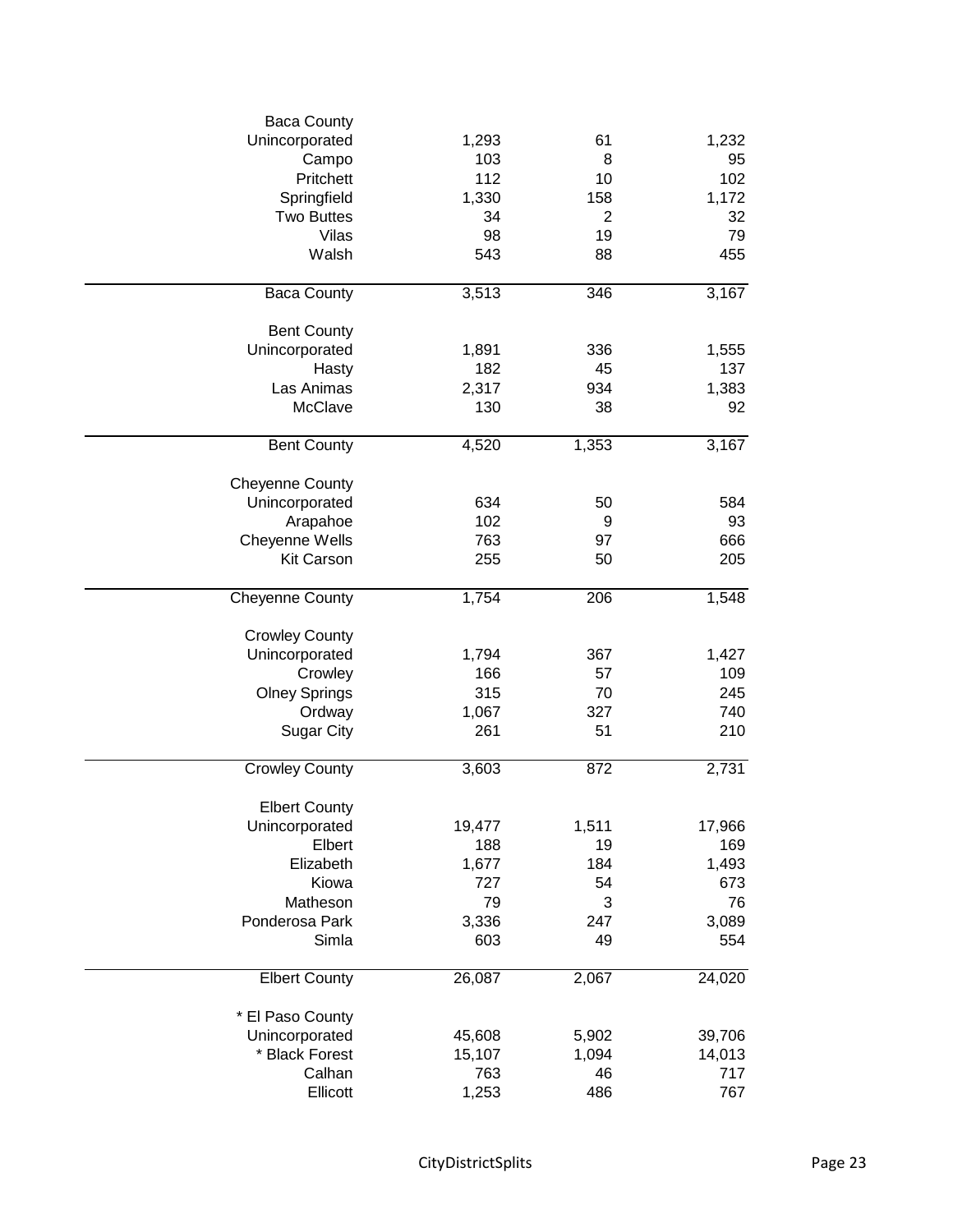| Peyton                 | 214    | 21          | 193    |
|------------------------|--------|-------------|--------|
| Ramah                  | 111    | 4           | 107    |
| * El Paso County       | 63,056 | 7,553       | 55,503 |
| <b>Huerfano County</b> |        |             |        |
| Unincorporated         | 2,807  | 479         | 2,328  |
| Gardner                | 106    | 44          | 62     |
| La Veta                | 862    | 86          | 776    |
| Walsenburg             | 3,065  | 1,529       | 1,536  |
| Huerfano County        | 6,840  | 2,138       | 4,702  |
| Kiowa County           |        |             |        |
| Unincorporated         | 610    | 42          | 568    |
| <b>Brandon</b>         | 21     | $\mathbf 1$ | 20     |
| Eads                   | 673    | 55          | 618    |
| Haswell                | 71     | 3           | 68     |
| Sheridan Lake          | 55     | 3           | 52     |
| Towner                 | 18     | 0           | 18     |
| Kiowa County           | 1,448  | 104         | 1,344  |
| Kit Carson County      |        |             |        |
| Unincorporated         | 2,243  | 252         | 1,991  |
| <b>Bethune</b>         | 183    | 56          | 127    |
| Burlington             | 3,180  | 954         | 2,226  |
| Flagler                | 568    | 30          | 538    |
| Seibert                | 172    | 16          | 156    |
| Stratton               | 658    | 100         | 558    |
| Vona                   | 95     | 7           | 88     |
| Kit Carson County      | 7,099  | 1,415       | 5,684  |
| Las Animas County      |        |             |        |
| Unincorporated         | 4,394  | 1,073       | 3,321  |
| Aguilar                | 457    | 215         | 242    |
| <b>Branson</b>         | 57     | 8           | 49     |
| Cokedale               | 127    | 25          | 102    |
| El Moro                | 216    | 57          | 159    |
| Hoehne                 | 80     | 36          | 44     |
| Jansen                 | 101    | 46          | 55     |
| Kim                    | 63     | 18          | 45     |
| Lynn                   | 11     | 6           | 5      |
| Segundo                | 100    | 32          | 68     |
| Starkville             | 62     | 28          | 34     |
| <b>Stonewall Gap</b>   | 66     | 4           | 62     |
| Trinidad               | 8,368  | 3,892       | 4,476  |
| Valdez                 | 46     | 34          | 12     |
| Weston                 | 53     | 33          | 20     |
| Las Animas County      | 14,201 | 5,507       | 8,694  |